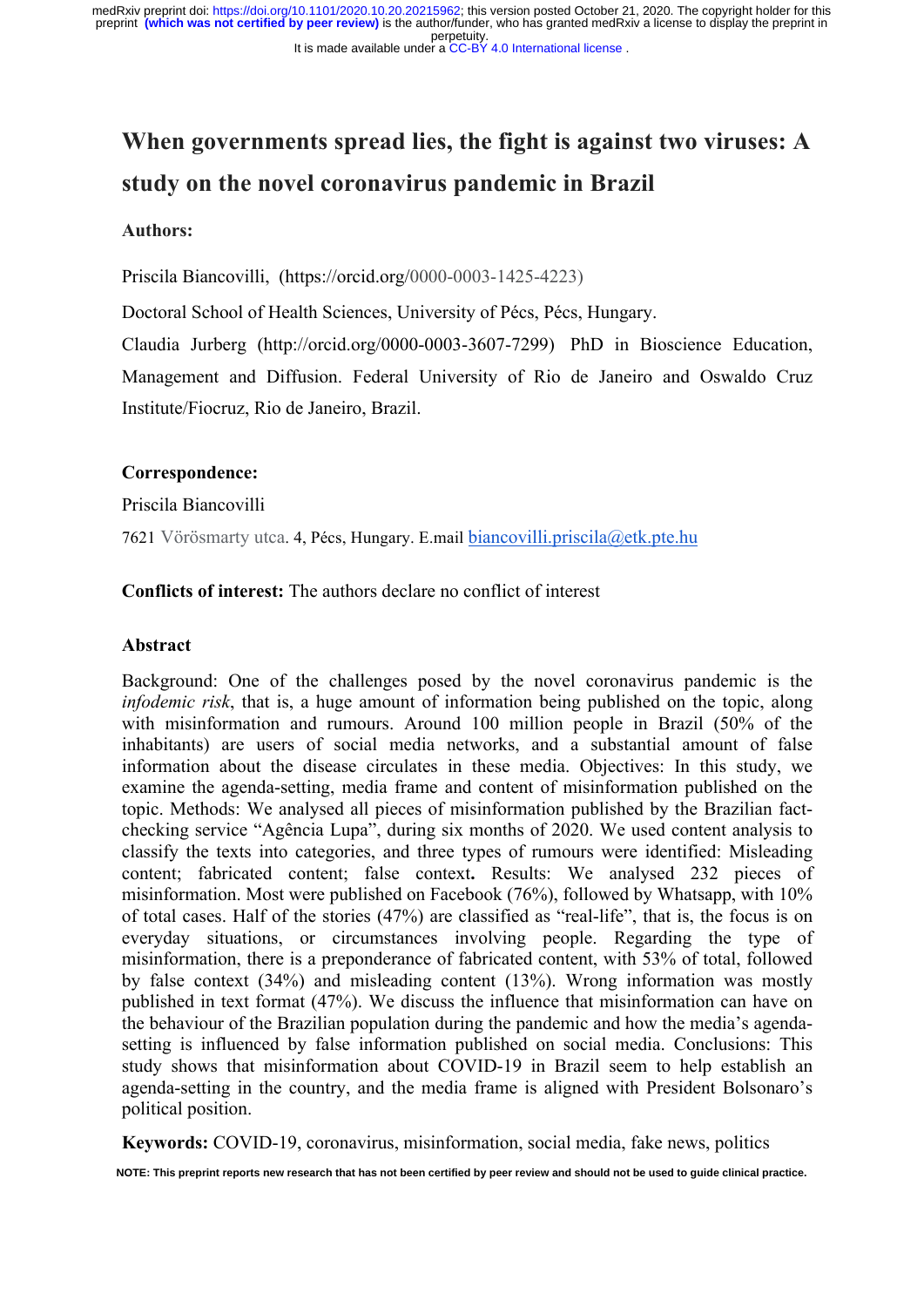#### **Introduction**

The novel coronavirus (SARS-CoV-2) pandemic generated an avalanche of information that circulates daily around the world. Throughout the first half of 2020, millions of people are or have been quarantined due to the pandemic and suffered negative psychological effects, including post-traumatic stress symptoms, confusion, and anger. Stressors included longer quarantine duration, infection fears, frustration, boredom, inadequate supplies, inadequate information, financial loss, and stigma (Brooks et al., 2020). The Internet is the easiest and fastest source to obtain health information in this context (Starbird et al., 2020). A public health crisis that involves numerous uncertainties requires precise information and answers for the adoption of appropriate behaviours and intelligent decision making (Jang & Baek, 2019).

One of the challenges posed by this new coronavirus is the *infodemic risk*, that is, a tsunami of information about the topic that can also bring rumours and misinformation; with social media, this phenomenon is amplified, and it goes faster and further (Zarocostas, 2020). For this reason, it is important that the population is not only informed in real time but that information needs to be correct and updated, so as many people as possible can act properly to avoid spreading the disease.

#### *The context of the study: the novel coronavirus pandemic in Brazil*

The novel coronavirus in Brazil arrived in a scenario of a conservative, far-right government led by President Jair Bolsonaro, which systematically denies the severity of the SARS-CoV-2 pandemic (Ajzenman et al., 2020). Because of this, the country's image in facing the pandemic was pointed out as deplorable (Craig, 2020). The attitude of the president and his ministers drew severe criticism from the international press (BBC News, 2020; Financial Times, 2020; The Economist, 2020). Moreover, the World Health Organization (WHO) (Lovelace Jr, 2020) also criticised Brazil's stance in controlling the pandemic, and for that reason the president threatened to pull Brazil out of the institution (Paraguaçu & Brito, 2020).

The guidelines on wearing masks, social distancing, proper hand washing and the quarantine announced by the World Health Organization and endorsed by the Ministry of Health were routinely questioned by President Bolsonaro, who dismissed two medical ministers in the middle of the epidemic. After appointing a military officer to the post of Interim Minister of Health in May 2020 (Pinto, 2020) the Brazilian government caused, for some days, a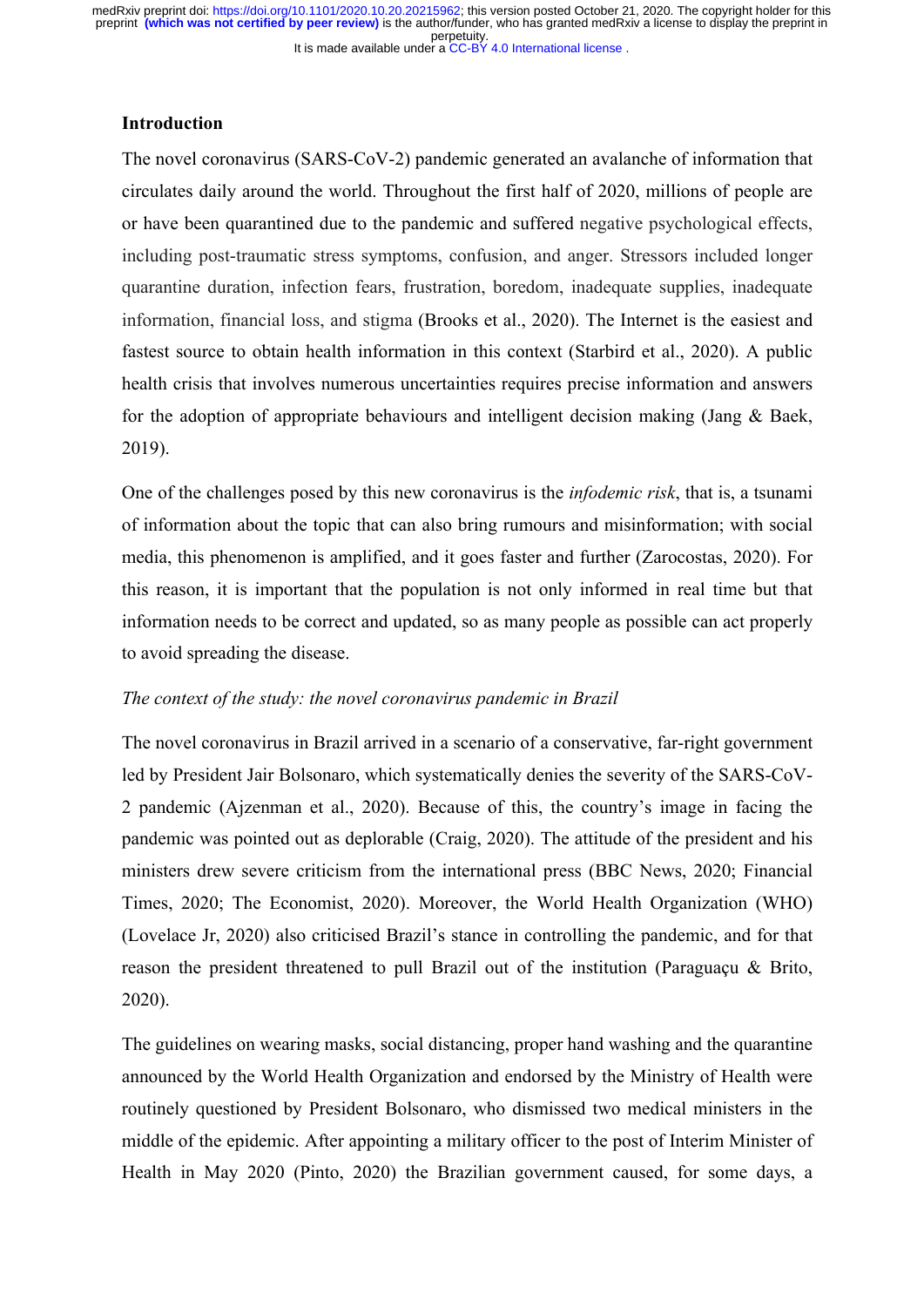blackout in the official data on morbidity and mortality (Leite et al., 2020, BBC News, 2020). Such omission caused a consortium of several broadcasting companies and volunteers to monitor the data daily (Bellini, 2020) in a country with 211 million inhabitants and 5,570 municipalities (IBGE, 2020). In addition to hiding pandemic data in the country, Bolsonaro has encouraged people to go out and even make appearances in stores, markets and public demonstrations on the streets (Ajzenman et al., 2020). As of October, 2020, Brazil had registered more than 5 million cases of the novel coronavirus (Worldometer, 2020a), being the country with the third highest number of cases in the world — the first is the United States and the second is India (Worldometer, 2020b).

In Brazil, about 100 million people are users of social networks (Statista, 2019). This number corresponds to almost half of the country's total population (IBGE, 2020). Online access to health information has been growing exponentially in the last few years. However, most of the information on the Internet is unregulated, and its quality remains questionable (Cuan-Baltazar et al., 2020).

#### *Definition and types of misinformation*

Misinformation on the Internet started to attract the attention of the media and academics during the U.S. elections in 2016; at that time, the expression "fake news" became increasingly popularised (Vos et al., 2019). Despite the extensive use of this term in the media and in scientific articles, it is considered inadequate to capture the complexity of the information disorder phenomenon (Lazer et al., 2018; Wang et al., 2019; Wardle, 2017). Fake news overlaps with other information disorders, such as misinformation (false, mistaken or misleading information) and disinformation (false information that is purposely spread to deceive or confuse people) (Fetzer, 2004; Lazer et al., 2018).

Even considering these differences, it is not always easy to fit a news item into one of the two categories, because we do not always know if the author of the news had the deliberate intention to deceive, or if he/she really believes in what is being written. For this reason, we follow the same classification as Wang (2019), which uses misinformation as an umbrella term that encompasses all types of false health information, unless the intention to deceive is evident.

The combination of *infodemic* brought about by the novel coronavirus disease situation, with the considerable presence of Brazilians on social networks, many of them without the full capacity to discern the quality of what is published, brings up a potential risk to public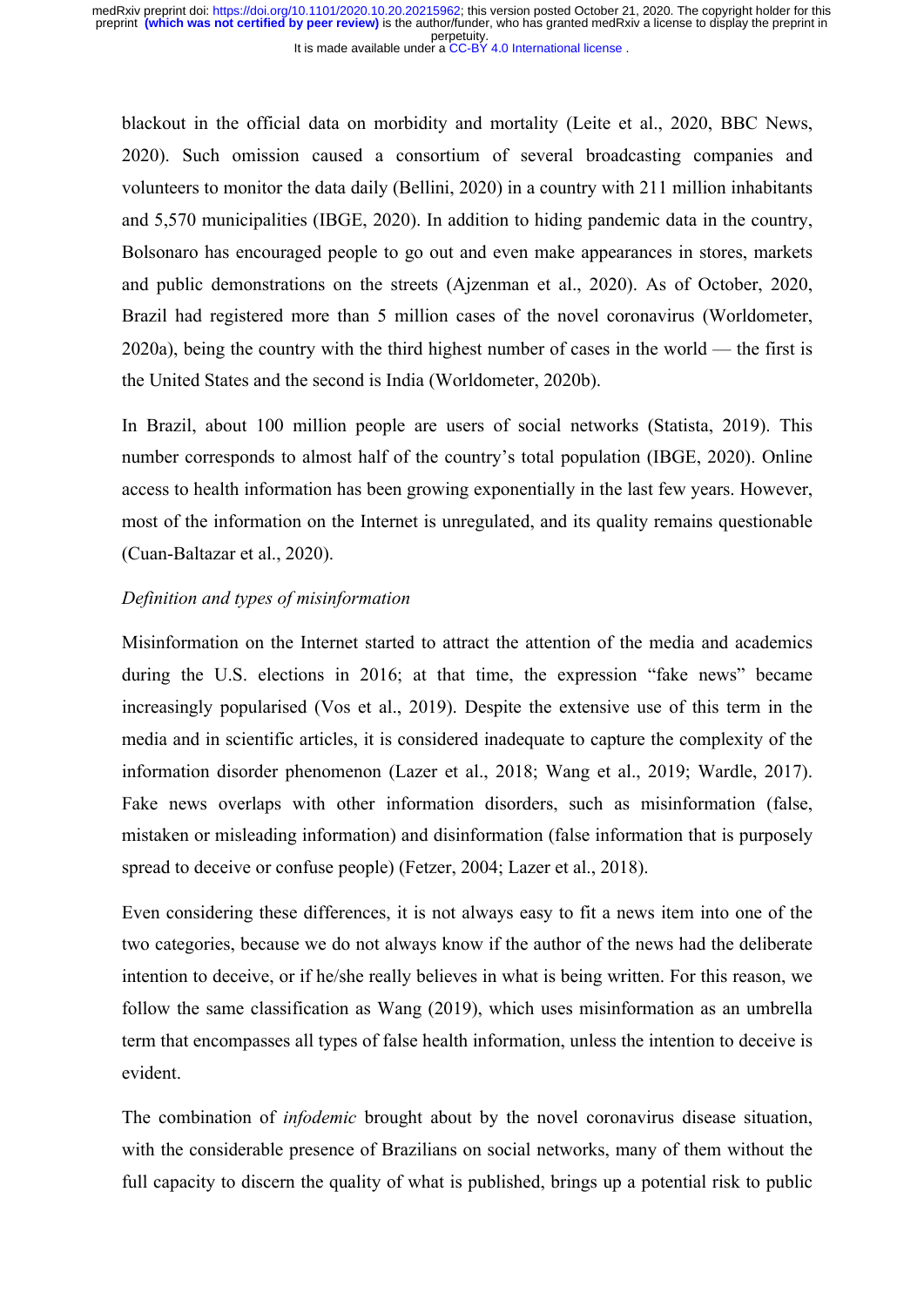health in the country (Uchoa, 2020). The deluge of conflicting information, misinformation and manipulated information on social media should be recognised as a global public health threat (Larson, 2018; Uchoa, 2020). The goal of this study is to analyse the misinformation distributed on social networks under the prism of **intermedia agenda-setting theory** (Vargo et al., 2018) **and media frame theory** (Entman, 1993), using Brazil as a case study.

# *Intermedia agenda-setting theory and media frame theory*

The original agenda-setting theory (McCombs & Shaw, 1972) was born from a fascinating idea that tries to explain how media plays an important part in shaping political reality. This theory resulted in a significant number of international studies on elections in different parts of the world, such as Argentina, United States, Taiwan, Singapore and Spain, just to name a few (Du, 2013). Over the years, the study of the agenda-setting over time went beyond the political spectrum and sought to understand how the media influences the public debate and the population's bias in relation to various themes. For example, if the media dedicates a lot of space in their coverage to talk about health, then the population will consider this issue to be of greater relevance. More recently, there are studies that focus on the fake news agendasetting: even if some audience members are aware that fake news is fake, the rise in coverage can generate an agenda-setting effect; there is also an interplay between different types of media outlets (traditional media, independent media, partisan media, social media users/influencers) in setting each other's news agenda (Vargo et al., 2018).

About 20 years after the first studies of the agenda-setting, the idea of the media frame was developed by Entman (1993). This term refers to the highlighted selection of certain aspects of reality by the media and, with this, establishes the problematic framing caused by the forms of interpretation, inducing collective thoughts (Entman, 1993). Thus, in addition to the agenda-setting, the media also somehow impose the bias of the news.

According to Entman (1993), there are four actors in this process: the communicator, who chooses what to say, consciously or unconsciously, according to his own experiences; the text, which presents an approach that is determined by keywords, stereotypes, sources of information and phrases that reinforce or not certain aspects of facts or judgments; the receiver, whose interpretations and conclusions are mixed with his experiences; and the culture, defined as the set of frames shared by a given social group.

Using the theoretical framework of intermedia agenda-setting and media frame, this study seeks to analyse how the misinformation disseminated in Brazil about the novel coronavirus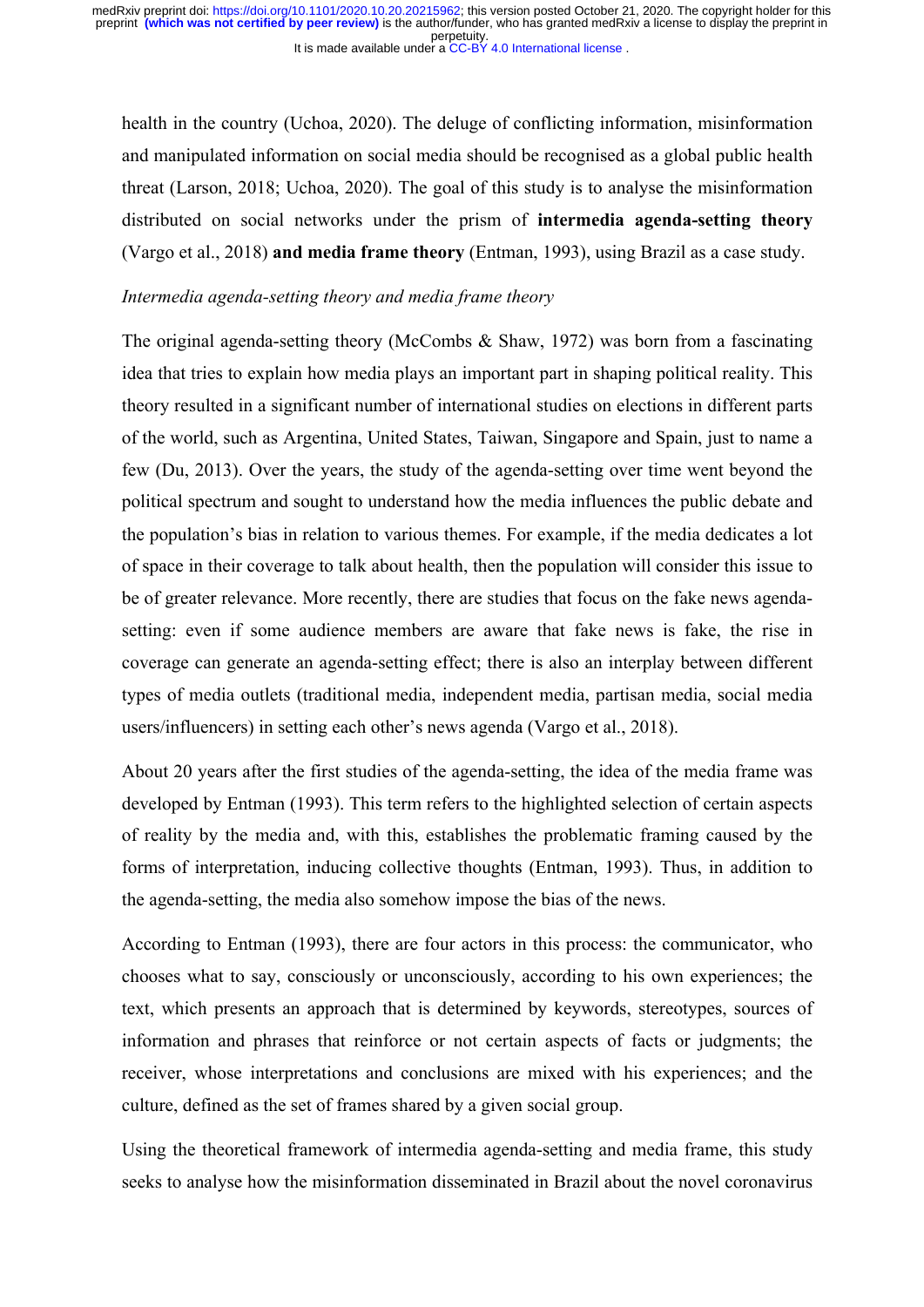guides the discussions within society and affects health behaviours, influencing the progression of the pandemic in the country. To that end, we will try to answer the following questions:

**RQ1: What are the prevalent types, frames and contents of misinformation in Brazil in relation to the pandemic in the novel coronavirus, and what are its main means and formats of dissemination on the Internet?**

**RQ2: Is the misinformation curve on social networks about the novel coronavirus in Brazil directly proportional to the increase in the number of cases in the country, reflecting the growing interest of the population on the topic as the virus spreads?**

**RQ3: In an extraordinary context such as the 2020 pandemic, does the misinformation agenda-setting mostly focus on the disease**, **or can we observe a heterogeneity of issues addressed?**

# **Methods**

This is a quali-quantitative exploratory study. We analysed all pieces of misinformation published by the Brazilian fact-checking service "Agência Lupa" (Lupa agency, in English) in the first 27 weeks (six months) of 2020 (from January 1, 2020 to July 4, 2020). Lupa agency was created in 2015 and is the first company specialised in fact-checking in Brazil; the checking is carried out by specialised journalists, based on successful processes implemented by fact-checking platforms such as the Argentine Chequeado and the North American Politifact (Equipe Lupa, 2015).

All news related to the novel coronavirus in the period was organised in an Excel table. For a news item to be considered as related to the topic, the fact-checking text should have at least once the terms "coronavirus" or "COVID-19". The following aspects of each news item were analysed: a) In what social media has it circulated?; b) What is the content classification and type of misinformation?; c) What is the type of media frame of the false information?; d) Are there recurrent themes in the sample studied?

# *Misinformation, content and sentiment analysis of news stories*

The nomenclature developed by Wardle (2017) on the different types of misinformation inspired this data analysis. We used the following categories: a) **Misleading content** describes stories which are not entirely false but lead the reader to misinterpret the data; b)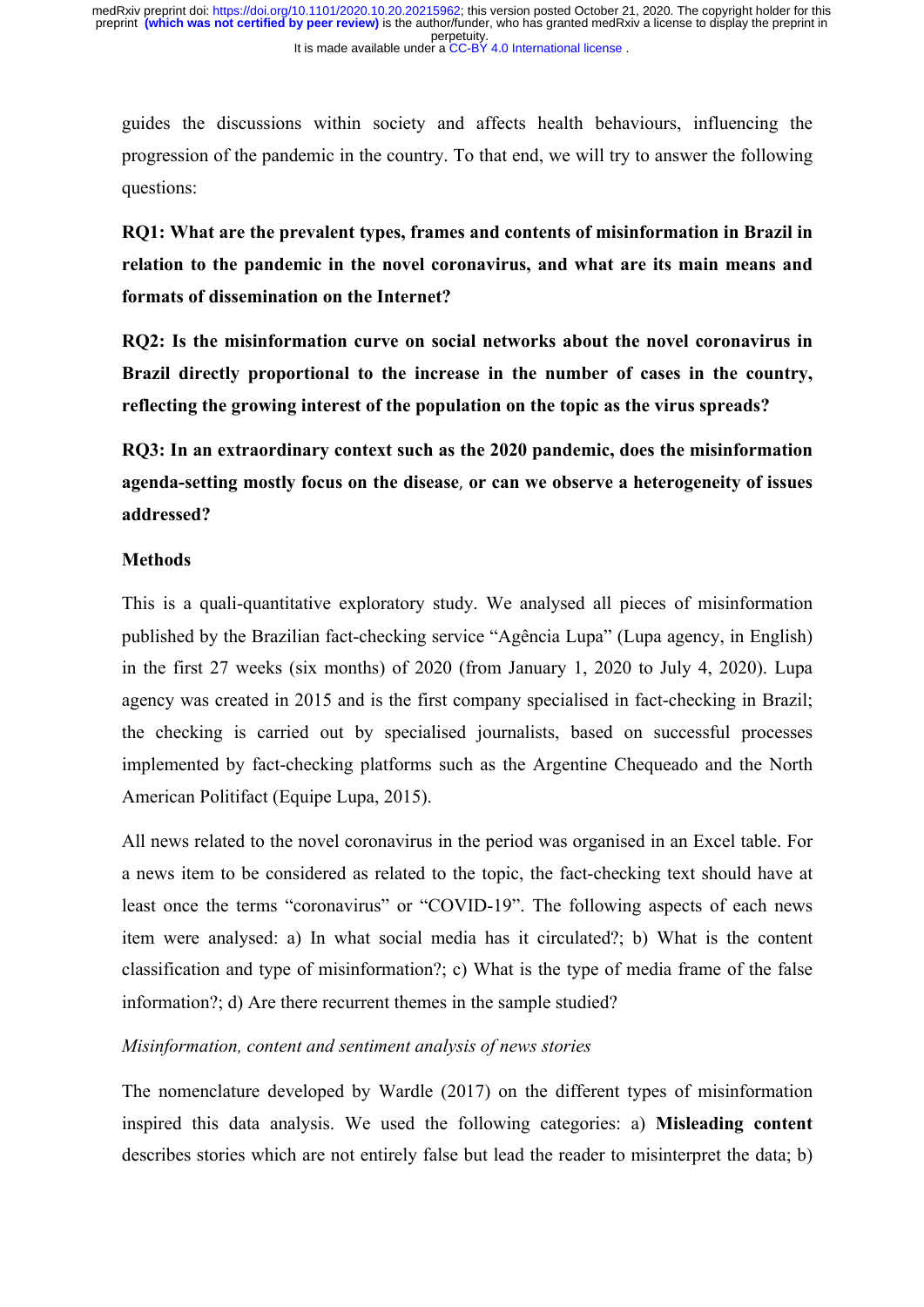**Fabricated content** refers to 100% false pieces of information, with nothing that can be assessed as true; c) **False context** encompasses Wardle's categories of false context, false connection and manipulated content. The news was classified like this when headlines, visuals or captions do not support the content, or when genuine information (texts, photos or videos) are manipulated; d) **Satire or parody** refers to news that are not meant to be taken seriously, as the main motivation is comical. For this analysis, as in Sommariva et al. (2018) we decided not to include the category e) **imposter content,** when genuine sources are impersonated. This is because the analysis of misinformation producers is not within the scope of this study.

The content analysis of the texts was based on the methodology proposed by Laurence Bardin (1977), which is an inductive process. Firstly, two researchers read in depth (and independently) a sample of 20 news stories. Then, based on the readings, each researcher created a list of categories to describe them. Categorisation followed a semantic criterion: the news was separated according to the theme, and they could not be classified in more than one category. At the same time, the sentiment analysis of each text was also made. Sentiment analysis is the task of identifying positive and negative opinions, emotions, and evaluations (Wilson et al., 2005). Two researchers read all texts and identified the predominant sentiment (positive, negative or neutral) through document-level analysis (Shirsat et al., 2017). The task at this level is to determine the overall opinion of the document. Sentiment analysis at document level assumes that each document expresses opinions on a single entity (Behdenna et al., 2016).

Inter-coder reliability for content and sentiment analysis was 85%. The same process and sample were used to classify the types of misinformation. In this case, inter-coder reliability was 80%. Before classifying the full sample, the authors discussed their experiences and achieved consensus regarding inconsistencies. Then, one author coded the remaining messages.

# **Results**

#### *Content and media where misinformation was found*

A total of 232 pieces of misinformation were analysed, starting from **week 4** of 2020, when the first fact-checked story was published and finishing at week 27 of 2020. Regarding **RQ1**, we can see a prevalence of certain misinformation contents in Brazil, as shown in **Figure 1**. The stories were classified into seven content categories. Some categories are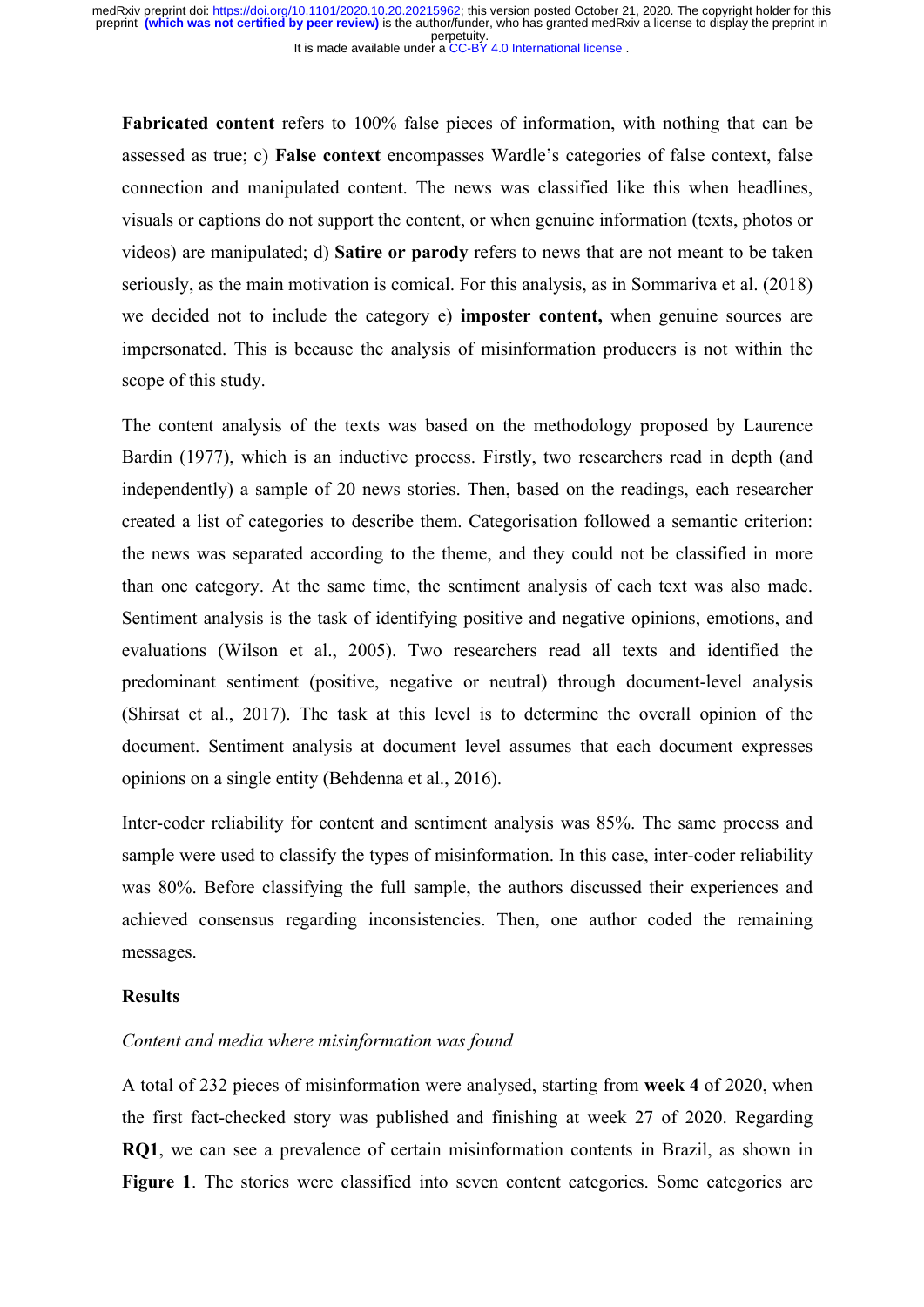similar to other studies that analysed discourses in social networks (Biancovilli  $\&$  Jurberg, 2018; Picanço et al., 2018). We can observe that almost half of the stories (47%) are classified as "real-life", that is, the focus is on everyday situations, or situations involving people.

The second most frequent category is "politics". Here are the stories that focus on politicians, governments, parties, political decisions, aid from governments, laws, decrees, or messages of adulation/adoration aimed at a politician, and they represent 23% of the total amount of registered news. In third place is information on advances in "science and epidemiological data" (14%). Pieces of misinformation related to virtual scams, conspiracy theories and warnings (any kind of warning about what to do or not to do during the pandemic) account for 10% of the total, followed by "health tips" (6%).



# **Figure 1. Types and classification of misinformation about COVID-19 in Brazil, between January 1, 2020 and July 4, 2020.**

Still regarding **RQ1**, most pieces of misinformation were published on Facebook (76%), followed by WhatsApp, with 10% of total cases **(see Figure 1)**. This data sample does not correspond to the ranking of the most used social media platforms in Brazil. According to a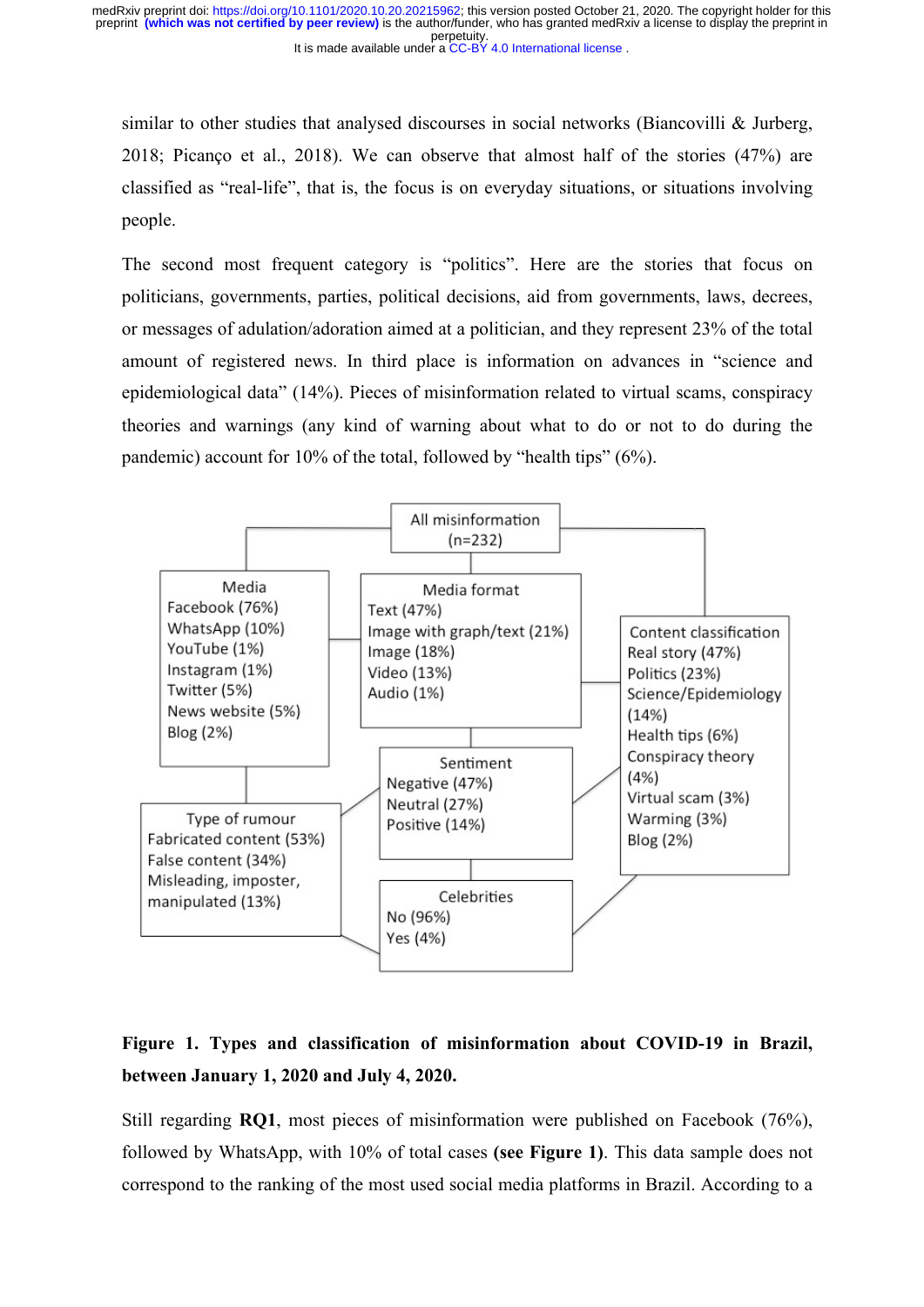recent survey conducted on the habits of Brazilians on social networks (We are Social, 2020), YouTube is the most accessed social media page (96% of Internet users aged 16 to 64 reported using this platform in December 2019); in second place is Facebook (90%), and in third place is WhatsApp (88%), followed by Instagram (79%), Facebook Messenger (66%) and Twitter (48%).

We also observed that the most prominent type of rumour was "fabricated content" (53%), followed by "false content" (34%). It is important to note that all misinformation published on news websites and blogs was also posted on Facebook. When the news appears simultaneously on Facebook and a blog or on Facebook and a news website, it means that there is a link in the Facebook post leading to an external page. In such cases, Facebook serves as a call for the reader to see the full story at the indicated link. In this way, we conclude that 100% of the fact-checked content was published on at least one social network.

Although YouTube is the most popular social media by Internet users in Brazil, only three pieces of misinformation about COVID-19 were found there during this period. Moreover, Instagram and Telegram do not seem to be popular social networks for the spread of misinformation, as only 1% of the total sample was found there.

It is interesting to note that the negative sentiment became predominant throughout the course of the epidemic in Brazil and was mainly associated with "real-life stories" and "politics". Almost 50% of the information with a negative frame was concentrated on these two themes. Another curious fact was the low use (10/232 or 4%) of celebrities to disseminate false information.

#### *Misinformation about COVID-19 over time and compared to other topics*

Concerning **RQ2**, the first news item recognised by Lupa agency as false in Brazil dates to January 24, 2020 (week 4 of the year). In this week, only one piece of misinformation went through the fact-check process. The peak of fact-checked news occurred in week 14, when 24 pieces of misinformation were published. **Figures 2 and 3** compare the number of diagnosed coronavirus cases per week with the number of pieces of misinformation detected by Lupa agency in the same period. We can see that there is no parallelism between the two phenomena.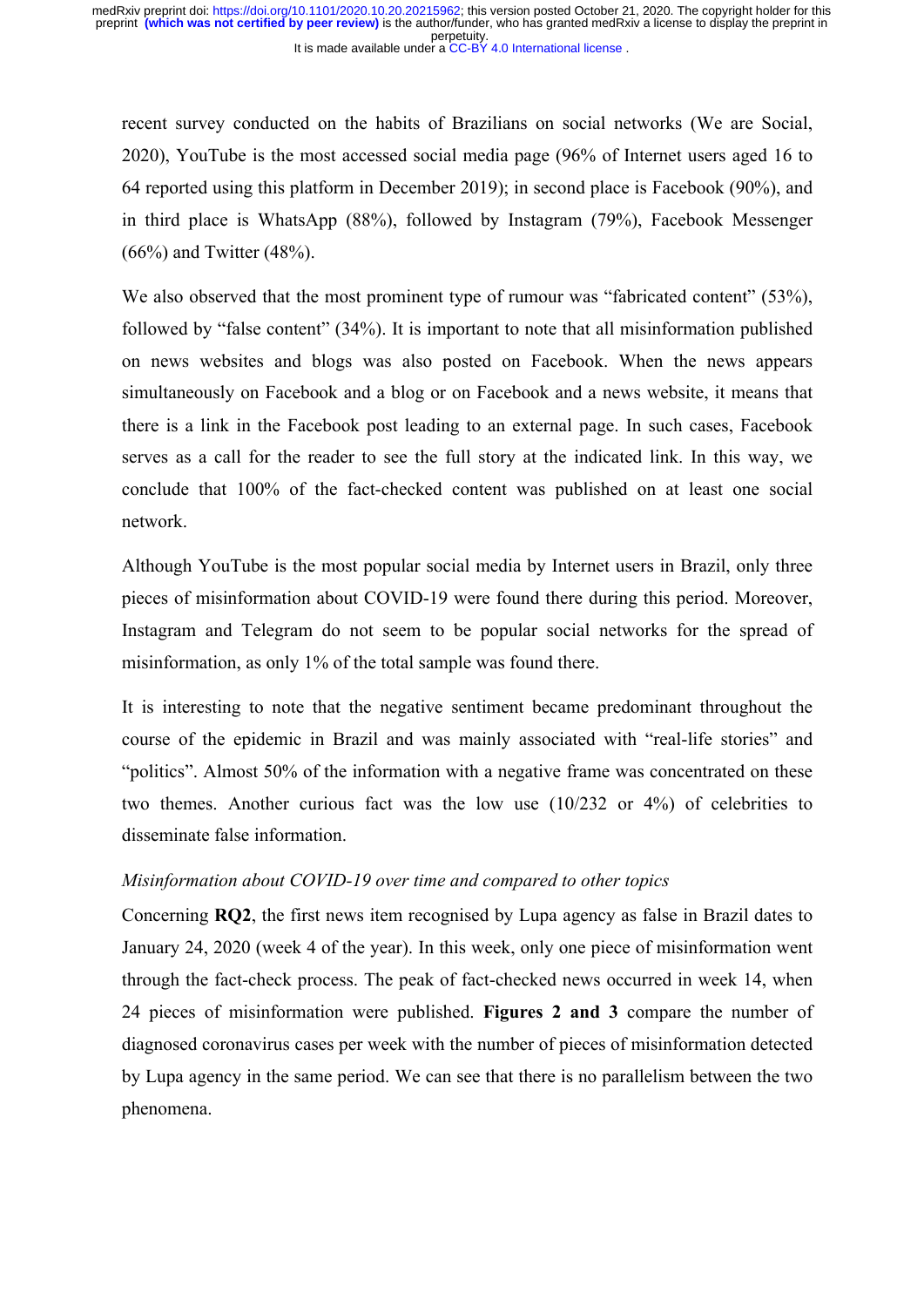perpetuity. preprint **(which was not certified by peer review)** is the author/funder, who has granted medRxiv a license to display the preprint in medRxiv preprint doi: [https://doi.org/10.1101/2020.10.20.20215962;](https://doi.org/10.1101/2020.10.20.20215962) this version posted October 21, 2020. The copyright holder for this

It is made available under a [CC-BY 4.0 International license](http://creativecommons.org/licenses/by/4.0/) .

**Figure 2. Number of fact-checked misinformation items detected by Lupa agency, since the first case recognised on February 26, 2020 (week 9) until the week 27, in July 4, 2020**



**Figure 3. Number of new diagnosed coronavirus cases per week in the same period.**



*Agenda-setting of misinformation in a pandemic*

Regarding **RQ3**, we noticed that until week 11, the fact-checked content was mostly unrelated to the novel coronavirus. From week 12 onwards, there is a turning point, and in subsequent weeks this issue becomes central to the misinformation agenda-setting. However, in weeks 23 and 26, most of the news items that passed through Lupa agency are not related to the pandemic of the novel coronavirus. Therefore, the misinformation agenda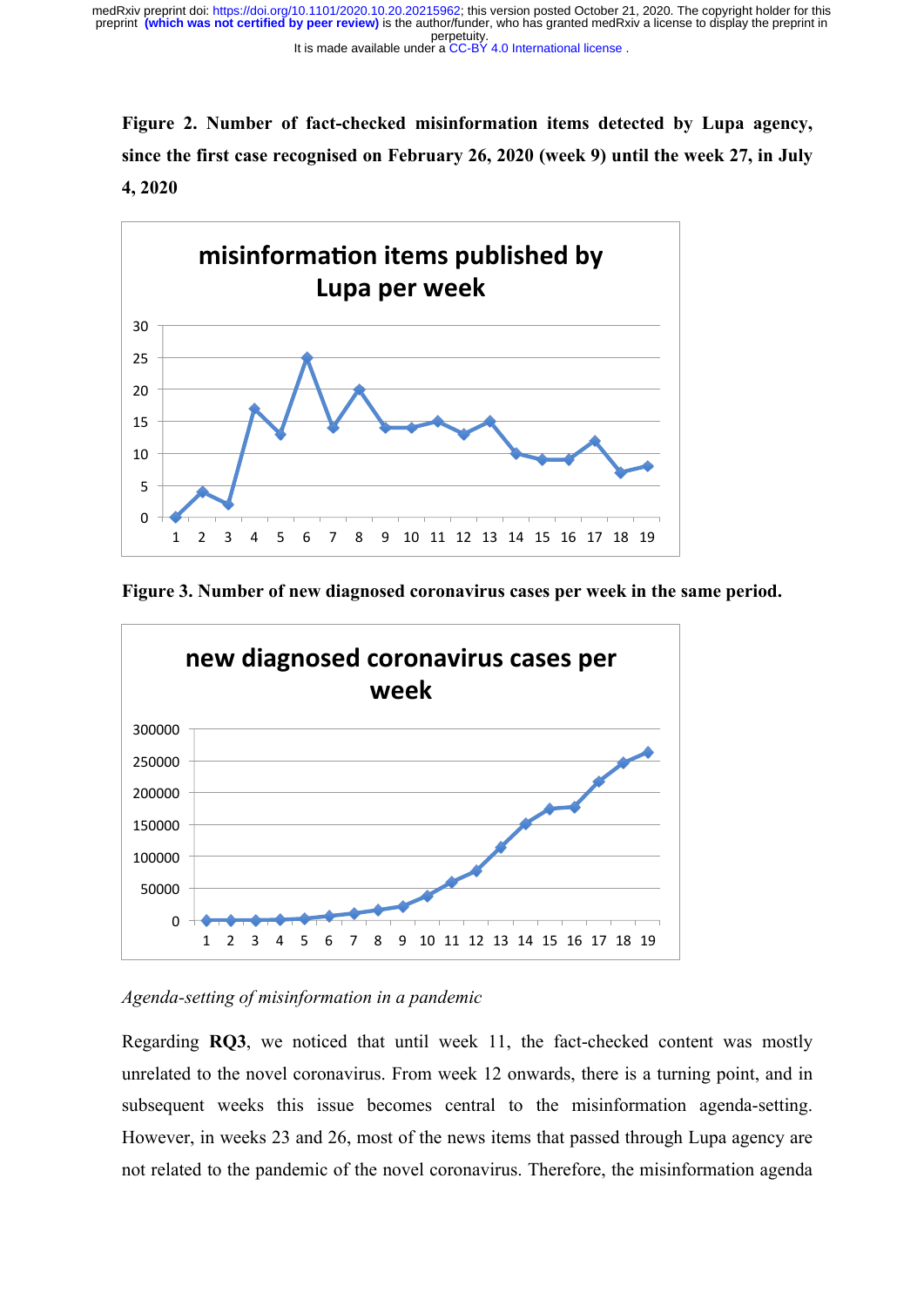in emergency health situations is not always focused only on the topic. It is important to mention that at the beginning of week 23 (May 31, 2020), there was a series of protests in some cities in Brazil in favour of democracy and against the government of Jair Bolsonaro (Phillips, 2020). For this reason, many false news stories were produced with a focus on demoralising the image of the participants in these protests.

**Figure 4. Number of pieces of misinformation that were checked by Lupa agency every week, separated between topics related to COVID-19 and others.**



#### **Discussion**

This study explored the spread of misinformation on COVID-19 in Brazil through social media, analysing the stories published by the fact-checking service Lupa agency from January 1, 2020 to July 4, 2020. Although at the end of our sample the pandemic has not yet ended, this study aims to understand the flow of misinformation produced in the first half of 2020 and the agenda-setting, the topics addressed in the country and how the media framing may reflect the positions of social actors and politicians that are relevant in Brazilian society at this time. Brazil is one of the countries that had an exponential increase in the disease case curve during the first half of 2020, and there is not enough literature to try to explain the influence of misinformation on social networks as one of the factors for this problem.

We can see that 100% of the pieces of misinformation in our sample were published on social networks. Even those on blogs and news websites were also posted (via hyperlink) on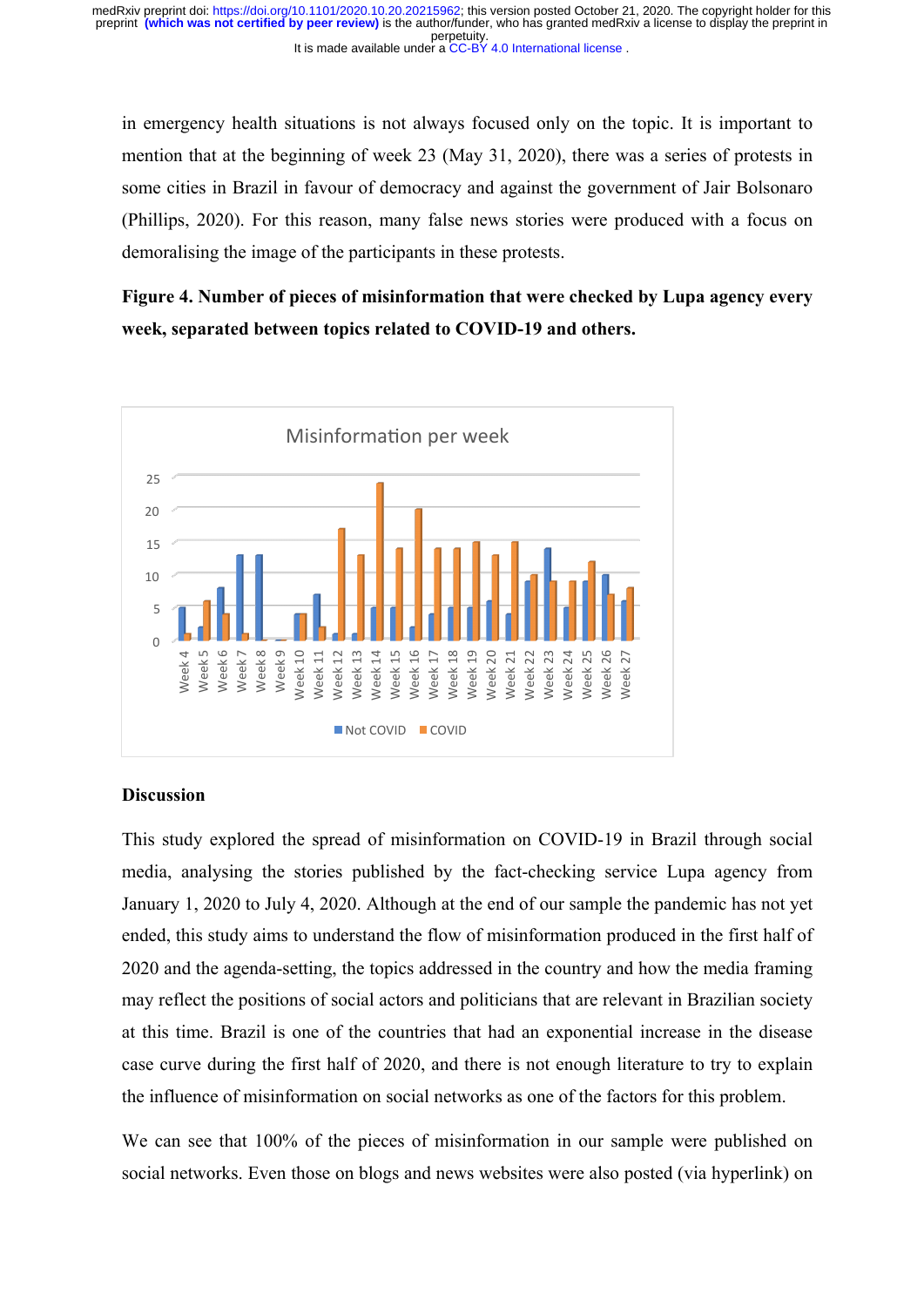Facebook, which demonstrates the strength of these new media in spreading information. Social media play a vital role during crises, serving as both a first-hand information channel on the scene as well as a supplementary channel offering specific information demanded by people directly involved in the crisis (Jang & Baek, 2019).

To continue answering RQ3, we can observe that most news detected as misinformation in Brazil (**n=232**) had COVID-19 or novel coronavirus as its main theme, in comparison to news related to other topics (**n=143**). During a pandemic, this type of misinformation can have serious consequences for the population. Mistaken health tips or false scientific and epidemiological data can make people believe that the disease is not so serious, or that a few simple actions (such as drinking tea or gargling) are enough to prevent COVID-19. A study conducted in Northeastern Brazil with 2,259 respondents (Lima et al., 2020) showed that some beliefs of the interviewees are similar to the government speeches denying the seriousness of the pandemic. For the group aged 80 and over, the pandemic in Brazil would be less severe than in many countries; Brazilians would have superior virus protection to people in other countries; and the warm climate of the Northeast of the country would favor the reduction of the pandemic in the region. As this disease is extremely contagious (Kooraki et al., 2020), a less concerned behaviour of the population in relation to it can cause a loosening in measures of social distancing, which contributes to the faster spread of the virus (CDC, 2020) and the overwhelming of hospitals (Powell, 2020).

When we analyse the misinformation agenda-setting in our sample, we observe the attempt to establish some specific themes within society. The themes classified as "real-life stories" and "politics" were the most prevalent in the period. Within these topics, three subjects drew attention: a) Field hospitals supposedly being empty, which proves that the disease is not real (**n=14**); b) People cured by chloroquine and hydroxychloroquine (**n=13**); c) Burial of empty coffins as if they were patients killed by the virus (**n=7**).

The discussion about supposedly empty hospitals gained prominence when the curve of cases of the disease in Brazil began to accelerate, in April 2020 (BBC News, 2020a). Some of the misinformation shows people filming or taking pictures of hospitals with empty receptions. What happens is that many of the hospitals receive only patients referred from other health units, which is why they do not perform emergency care. There are also videos that are contextually false, stating that there are many empty hospital beds, when in fact these videos are old or were filmed in other hospitals in smaller cities. In an official speech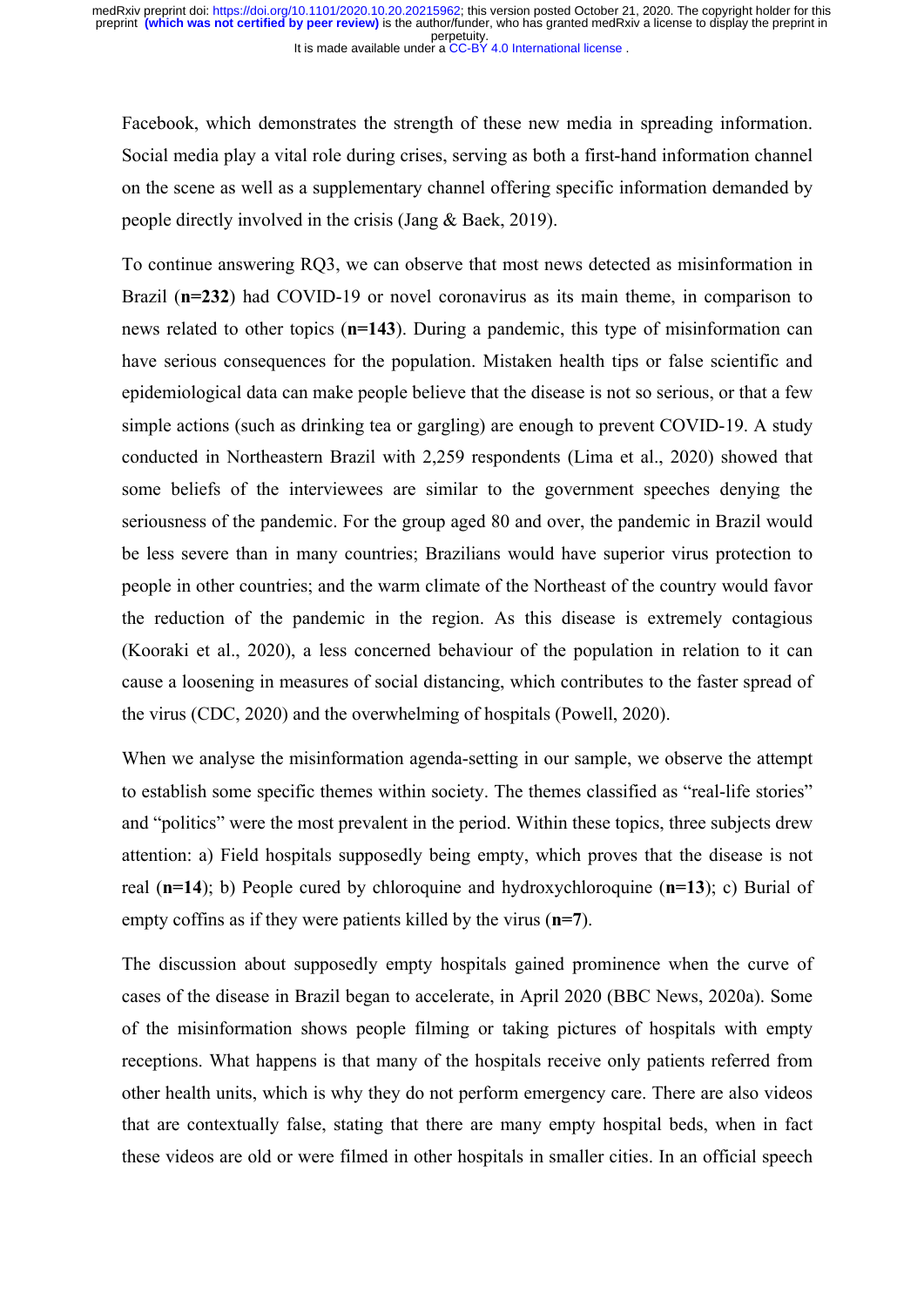after the disclosure of these false news item, Bolsonaro asked supporters to enter hospitals to film whether beds are really occupied (Jucá et al., 2020), which goes against the guidance of doctors due to the risk of contagion. In fact, some of his followers followed his request and invaded hospitals with patients hospitalised for the novel coronavirus, speaking loudly and disrespecting the medical team (Ribeiro, 2020). In addition, in a survey of 833 university students in the health field (Brito Aragao et al., 2020), they stated that the main source of information on COVID-19 was government websites (88.7%), followed by other health institutions (57.3%). That is, despite the government's denial of the seriousness of the epidemic, official sources remained the most sought after, shaping the agenda setting (McCombs & Shaw, 1972, Vargo et al. 2018) and the media frame (Entman, 1993) of Brazilian news during the pandemic.

Regarding the news involving coffins, one of the pieces of misinformation that most caught the public's attention was one that said that "coffins of victims of COVID-19 in Belo Horizonte were full of stones". Another report states that "pits were opened to bury empty coffins in Marabá". Such misinformation gained prominence on social networks and became a subject in society. For this reason, families began to gather to open sealed coffins with victims of COVID-19, to check if the body they were about to bury was really their family member (Boechat, 2020). In one case, five people were infected due to this action (Pitombo, 2020).

In our sample, 13 of the 232 pieces of misinformation address chloroquine or hydroxychloroquine. All stories treat these drugs as a cure for COVID-19, some with testimonies from celebrities (Tom Hanks's wife) or anonymous people, and others condemning politicians for not believing in the power of those medicines. Mr. Bolsonaro defended the use of chloroquine against COVID-19 in a pronouncement broadcast on national television in April 2020 (Ricard & Medeiros, 2020). Although there is some evidence about the effectiveness of this substance, data from high-quality clinical trials are still urgently needed (Cortegiani et al., 2020). Another study suggests that high dosage of chloroquine is not recommended for severely ill patients, because of its potential safety hazards (Borba et al., 2020). Due to the sensational and uncontrolled promotion of hydroxychloroquine and chloroquine for the treatment of COVID-19, clinical trials with other more promising drugs and therapies are being pushed aside, because patients refuse to accept them (Ledford, 2020). In other Latin American countries, such as Dominican Republic, clients without a prescription purchase these drugs, as there is a culture of self-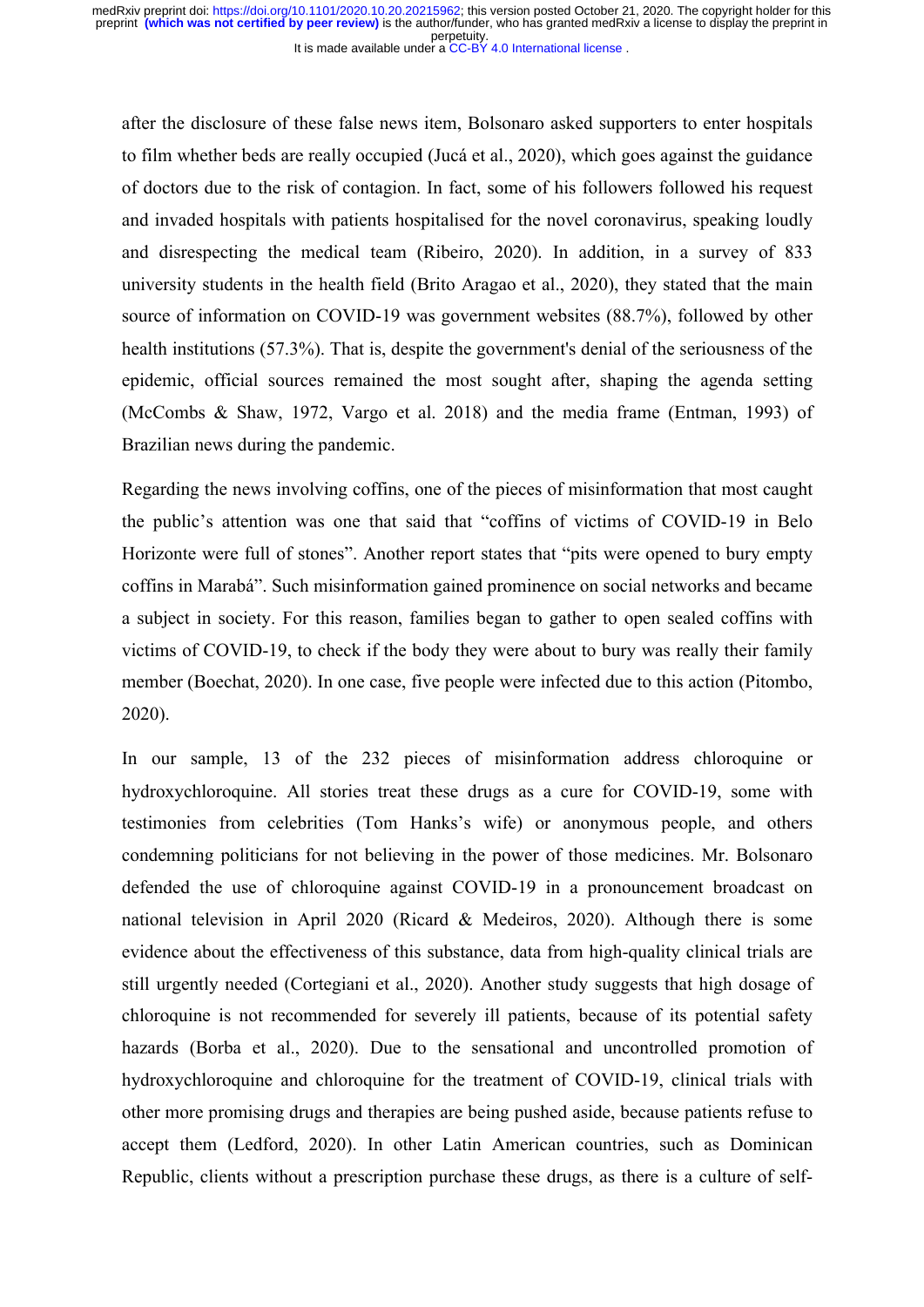medication and lack of governmental regulation on drug use (Tapia, 2020). This same culture exists in all regions of Brazil.

Misinformation propagated in Brazil during the coronavirus pandemic seems to help to establish the agenda-setting in the country, shaping public debates and society's behaviour (even after fact-checking). The simple fact that journalists dedicate part of their time to address and correct false information, not only at Lupa agency but also in other media, already makes the subject more widespread and, therefore, more debated. A network analysis has found that the sites targeted with the most inbound hyperlinks from fake news networks were mainstream media, social networking sites, and Wikipedia. Few of the targeted sites linked back to the fake news sites (Vargo et al., 2018).

The predominant media frame in misinformation is negationist and endorsed by President Bolsonaro's speeches, encouraging disrespectful, dangerous and even bizarre behaviour by part of the population. The very fact that the president ignores health recommendations for the pandemic sets a dangerous precedent, causing part of the population to do the same and thus increasing the contagion curve and the number of preventable deaths (Reeves, 2020). Although in the beginning of the pandemic, in March, Brazilians largely adhered to the rules of social isolation and quarantine, over time many people ignored the danger posed by the disease and returned to live their lives normally — even with a growing number of cases and deaths throughout the country (BBC News, 2020c). In June 2020, commerce in the main Brazilian cities reopened; shopping, restaurants and stores started to function normally, and crowds of thousands of unconcerned people in bars were reported by the media (Pedroso et al., 2020; Weir, 2020)

The actions of a political leader are essential to coordinate, organise and ensure that the rules are obeyed by citizens. In a pandemic, the need for a leader who recognises the seriousness of the problem and takes quick action is even greater. A study conducted during the pandemic (Ajzenman et al., 2020) showed that the social distancing measures taken by citizens in pro-government localities weakened compared to places where political support of the president is less strong; they also found evidence that this is stronger in municipalities with a larger proportion of Evangelical parishioners, a key group in terms of support for the president.

Another study that analysed the information disseminated by public health officials during the MERS (Middle East respiratory syndrome) outbreak in South Korea found that less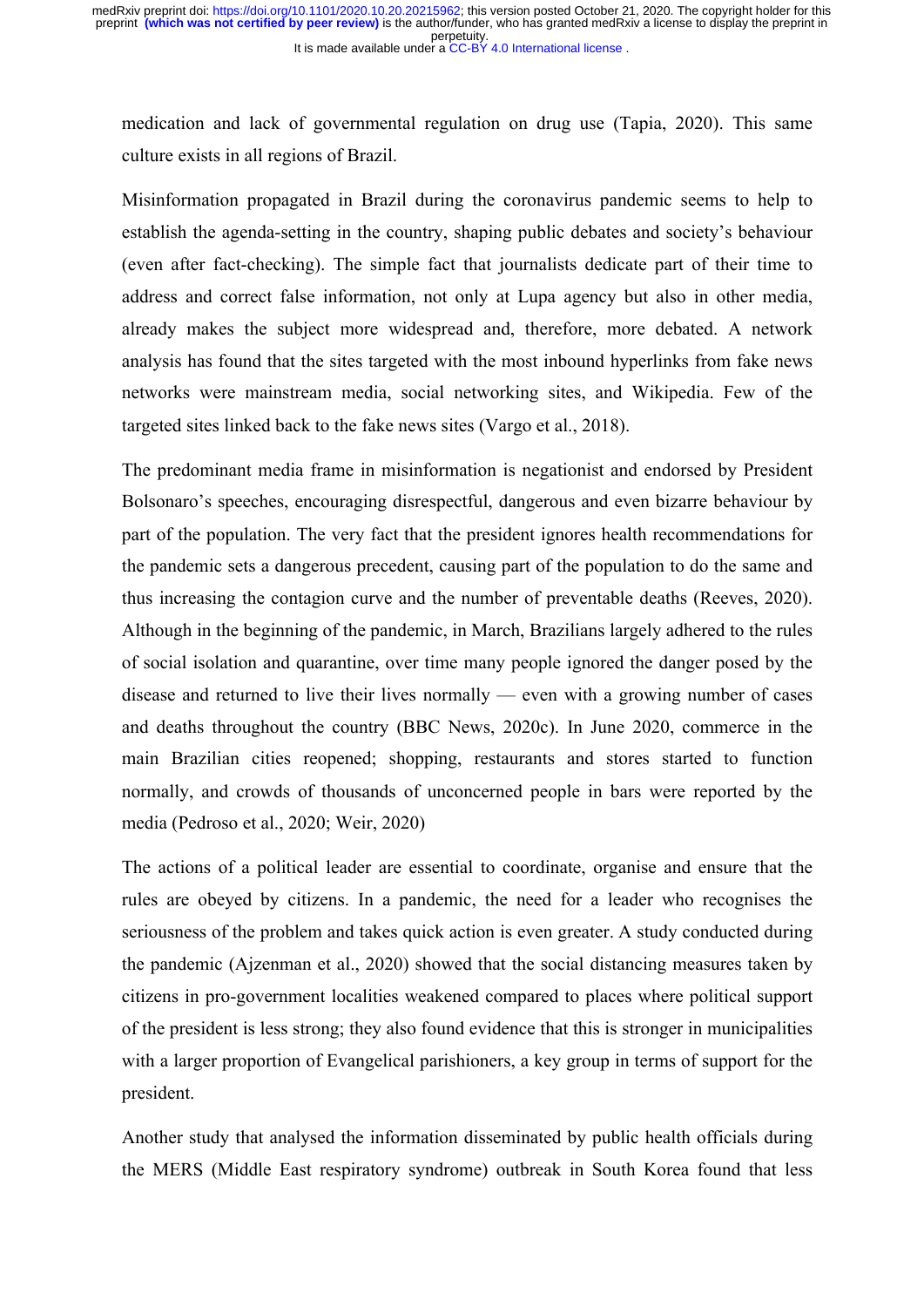credible information from those professionals led to more frequent use of online news and social media for acquiring information related to the disease. Even though our study did not collect data on the frequency of use of social networks during the pandemic in Brazil, we can observe that there is a relationship between the agenda-setting and the media frame of Brazilian misinformation and the low adherence of the population to preventive care — all this supported by President Bolsonaro's irresponsible actions. That is, if the country's leader is not concerned with the severity of the disease, firing two ministers of health in the middle of the pandemic and insisting on chloroquine as a miracle solution, part of the population that supports him feels more confident to return to normality (BBC News, 2020b; Financial Times, 2020; The Economist, 2020). To corroborate this idea, a Brazilian study (Garcia, 2020; Roubaud et al., *in press*) shows a correlation between the preference for President Jair Bolsonaro and the expansion of COVID-19 in certain regions of the country. According to the survey, for every 10 percentage points more votes for Bolsonaro, there is an increase of 11% in the number of cases and 12% in the number of deaths. The researchers characterize the situation as the "Bolsonaro effect" in the spread of the new coronavirus pandemic in Brazil. Other Brazilian studies also reinforce this correlation, showing that whenever the president minimized the pandemic, the rate of social isolation decreases and more people became infected and died (Garcia, 2020).

The guidelines of WHO leaders emphasise the importance of a broad and coherent response from Brazil, especially from governments (at the federal, state or municipal level), to control the pandemic (Ponce, 2020). The lack of a unified response makes the population confused, facilitating denialist attitudes, and neglecting individual actions to protect against the disease.

It is not a coincidence that the misinformation found in this study is similar to the presidential speech. In 2019, an investigation called the "Parliamentary Commission of Inquiry of Fake News" started in the Brazilian Congress, created to investigate the suspected use of false news and misinformation during Jair Bolsonaro's presidential campaign in 2018. Comprised of 15 senators and 15 deputies, this investigation began with a 180-day period to investigate the creation of false profiles and cyber-attacks on various social networks, with possible influence on the electoral process and public debate (Harris, 2020; Phillips, 2020). In April 2020, the commission was extended and gained another 180 days, which are used to investigate who are the creators and disseminators of disinformation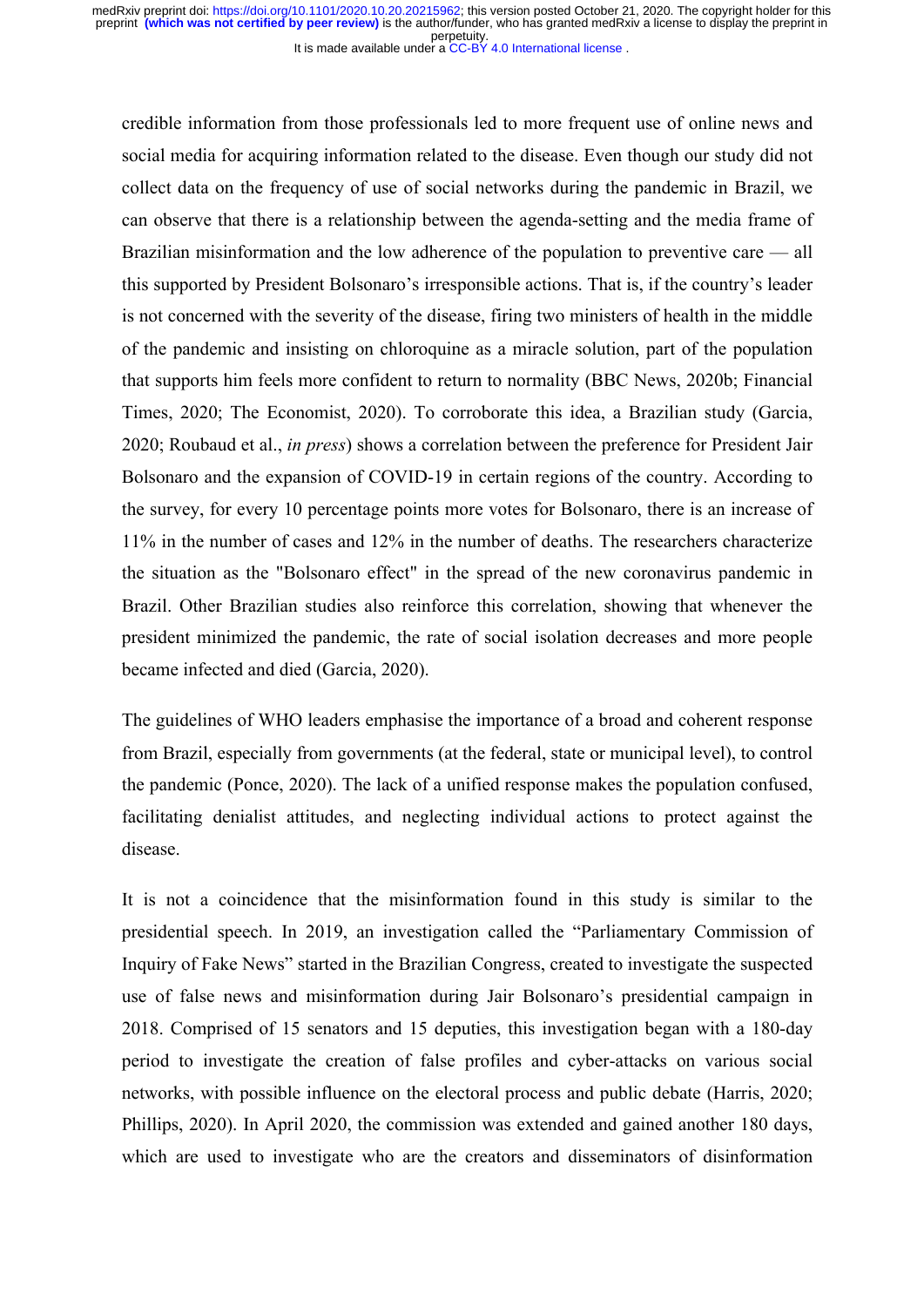related to the novel coronavirus. There is a strong suspicion that Bolsonaro and his allies (known as the "office of hate") are participating in schemes for creating false profiles and bots to propagate misinformation against political opponents and contradicting the health measures recommended by the World Health Organization (McCoy, 2020). In July 2020, Facebook has complied with an order by Brazil's Supreme Court to block the accounts of a dozen top allies of far-right President Jair Bolsonaro (BBC News, 2020d). In other words, the dis- or misinformation agenda-setting and media frame on COVID-19 would not only be endorsed by the president and his allies but also created by them.

# **Conclusions and limitations**

This study shows that misinformation about COVID-19 in Brazil seem to help establish an agenda-setting in the country, and the media frame is aligned with President Bolsonaro's political position.

In face of all the challenges discussed in this article, the Brazilian media and science communicators must understand the main characteristics of misinformation in social media about COVID-19, so that they can develop evidence-based content that helps to increase health literacy and modulate the perception of risk. Health educators must have a massive presence in the most popular social media sites with attractive and up-to-date content, as an effort to counteract the spread of misinformation.

As a limitation of our study, we were unable to measure the public engagement of factchecked stories, to get a more accurate idea of how many people were directly affected by the misinformation. In addition, we have no way of controlling how many people had access to or shared the pieces of misinformation circulating on WhatsApp, due to the private nature of their groups and the lack of data on engagement in this social network. Another limitation is the fact that we used the news verified by Lupa agency only as the basis for this research. As the amount of news circulating about the pandemic is enormous, we have no way of knowing whether the news verified in this period represents the entire sample of misinformation shared in Brazil. Despite these limitations, we believe that this work can offer help so that scientists, journalists and health educators understand the characteristics of the misinformation health agenda-setting during the pandemic and are better able to counter this problem.

#### **Acknowledgments**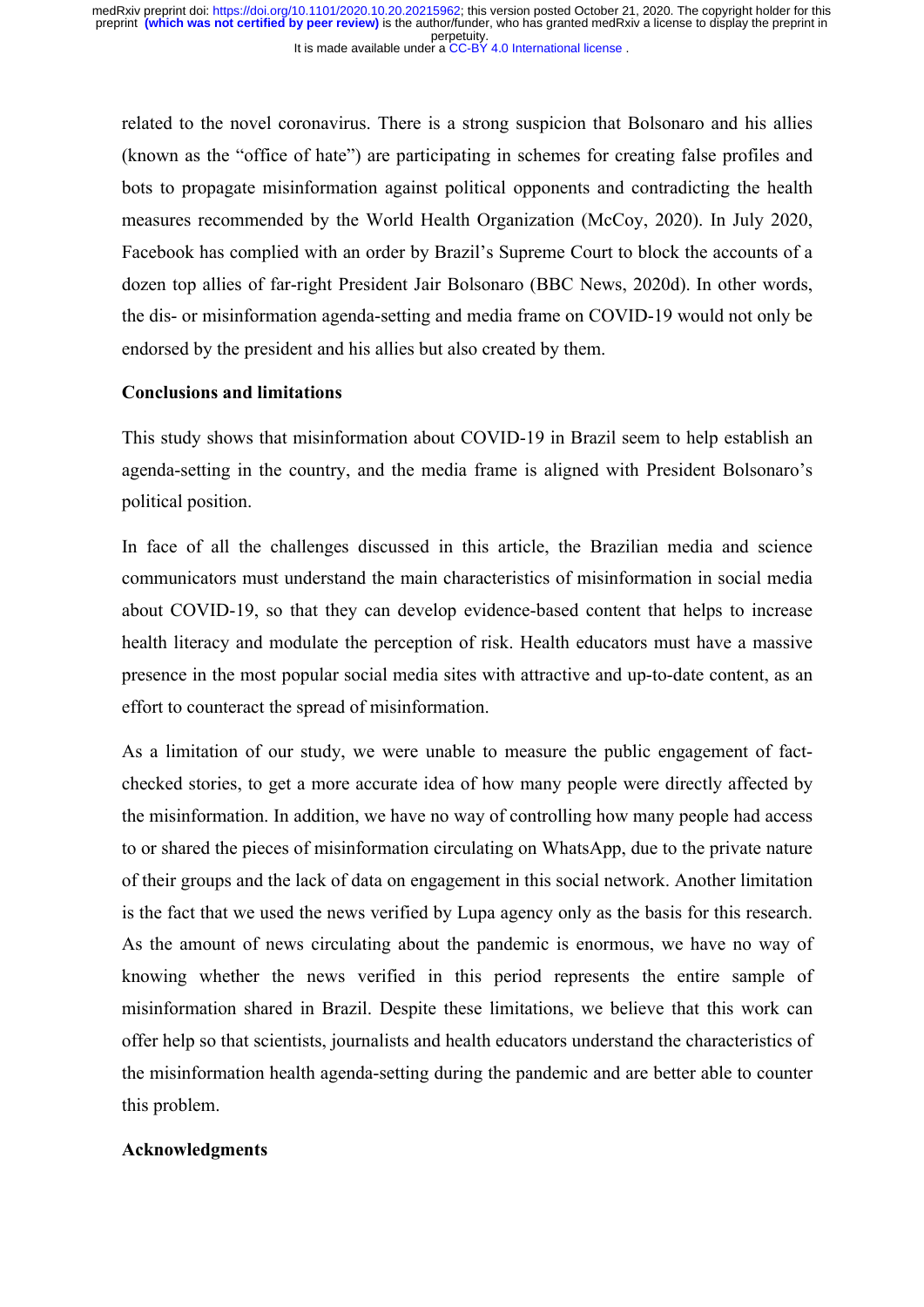This study was supported by the (Brazilian) National Council for Scientific and Technological Development (Conselho Nacional de Desenvolvimento Científico e Tecnológico), and Carlos Chagas Filho Foundation (Fundação Carlos Chagas Filho de Amparo à Pesquisa do Estado do Rio de Janeiro). We would also like to acknowledge Lilian Thomer for developing statistical and mathematical analysis and Mariza Tavares for her insights on misinformation in Brazil.

# **References**

- Ajzenman, N., Cavalcanti, T., & Da Mata, D. (2020). *More than words: Leaders' speech and risky behavior during a pandemic*. https://www.inet.econ.cam.ac.uk/research-papers/wpabstracts
- Bardin, L. (1977). *L'analyse de contenu*. Presses universitaires de France.
- BBC News. (2020a, April 11). Brazil reports more than 1,000 coronavirus deaths. *BBC News*. https://www.bbc.com/news/world-latin-america-52251342
- BBC News. (2020b, June 7). *Coronavirus: Hard-hit Brazil removes data amid rising death toll*. https://www.bbc.com/news/world-latin-america-52952686
- BBC News. (2020c, June 22). *Coronavirus: Brazil becomes second country to pass 50,000 deaths—BBC News*. https://www.bbc.com/news/world-latin-america-53132225
- Behdenna, S., Barigou, F., & Belalem, G. (2016). Sentiment analysis at document level. In A. Unal, M. Nayak, D. K. Mishra, D. Singh, & A. Joshi (Eds.), *Smart trends in information technology and computer communications* (pp. 159–168). Springer. https://doi.org/10.1007/978-981-10-3433-6\_20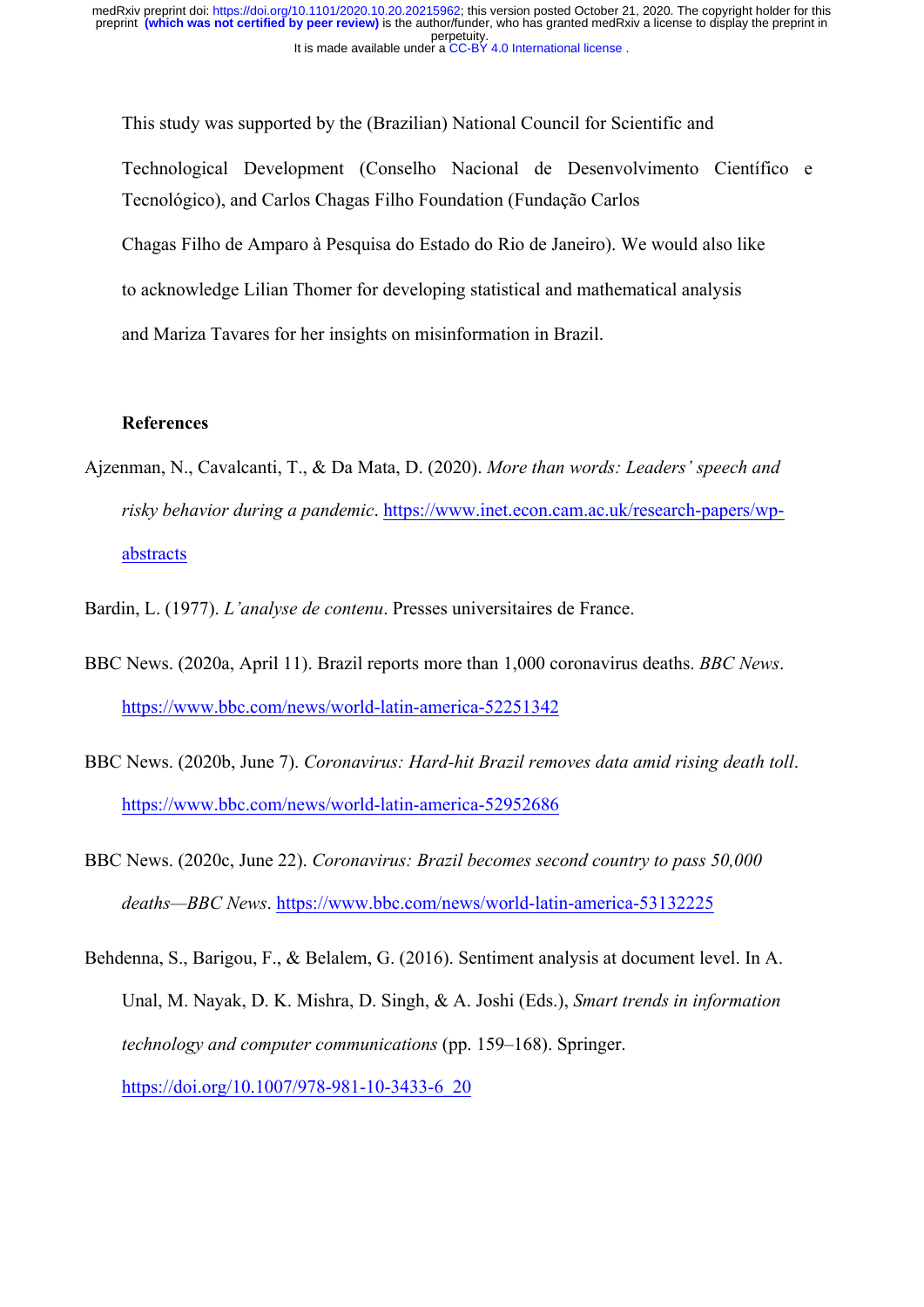- Bellini, P. (2020, July 13). *Brazil's government hid the data for Covid-19. Then volunteer developers got to work.* Rest of World. https://restofworld.org/2020/brazil-datatransparency-covid19/
- Biancovilli, P., & Jurberg, C. (2018). How to optimize health messages about cancer on facebook: Mixed-methods study. *JMIR Cancer*, *4*(2), e11073. https://doi.org/10.2196/11073

Boechat, Y. (2020, April 29). *Famílias abrem caixões lacrados à beira das covas coletivas para ter certeza de que estão enterrando seus parentes em Manaus*. https://br.noticias.yahoo.com/familias-abrem-caixoes-a-beira-das-covas-coletivas-para-tercerteza-de-que-estao-enterrando-seus-parentes-em-manaus-161006292.html

Borba, M. G. S., Val, F. F. A., Sampaio, V. S., Alexandre, M. A. A., Melo, G. C., Brito, M., Mourão, M. P. G., Brito-Sousa, J. D., Baía-da-Silva, D., Guerra, M. V. F., Hajjar, L. A., Pinto, R. C., Balieiro, A. A. S., Pacheco, A. G. F., Santos, J. D. O., Naveca, F. G., Xavier, M. S., Siqueira, A. M., Schwarzbold, A., … for the CloroCovid-19 Team. (2020). Effect of high vs low doses of chloroquine diphosphate as adjunctive therapy for patients hospitalized with severe acute respiratory syndrome coronavirus 2 (SARS-CoV-2) infection: A randomized clinical trial. *JAMA Network Open*, *3*(4), e208857.

https://doi.org/10.1001/jamanetworkopen.2020.8857

- Brito Aragao, M. G., Fernandes Gomes, F. I., Siqueira Silva Coelho, C., Pinho Maia Paixao de Melo, L., & Milori Corona, S. A. (2020). *Where do Brazilian dental students seek information about COVID-19?* [Preprint]. *Dentistry and Oral Medicine*. https://doi.org/10.1101/2020.08.24.20179614
- Brooks, S. K., Webster, R. K., Smith, L. E., Woodland, L., Wessely, S., Greenberg, N., & Rubin, G. J. (2020). The psychological impact of quarantine and how to reduce it: Rapid review of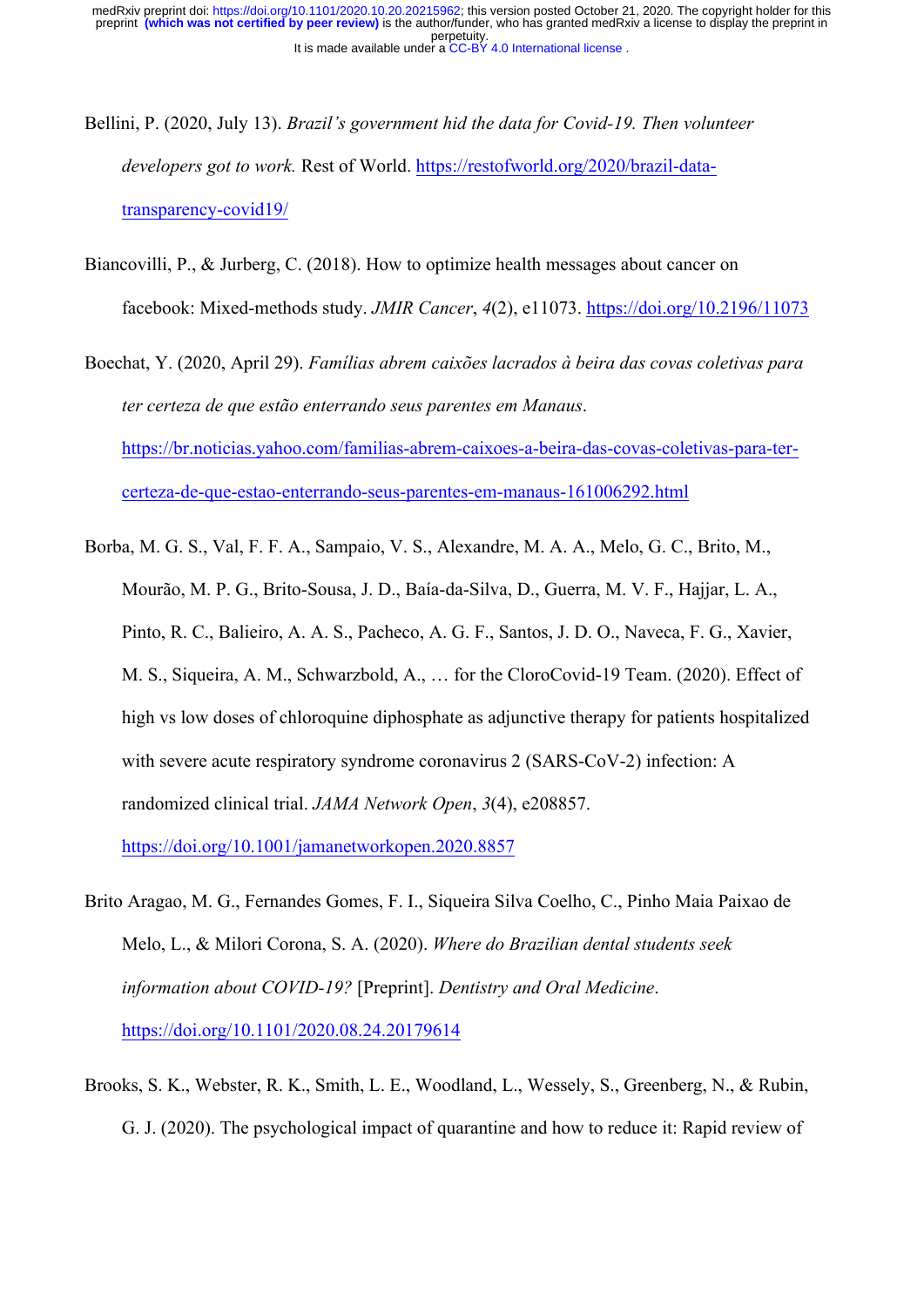the evidence. *The Lancet*, *395*(10227), 912–920. https://doi.org/10.1016/S0140- 6736(20)30460-8

- CDC. (2020, February 11). Coronavirus Disease 2019 *(COVID-19)*. Centers for Disease Control and Prevention. https://www.cdc.gov/coronavirus/2019-ncov/prevent-getting-sick/socialdistancing.html
- Cortegiani, A., Ingoglia, G., Ippolito, M., Giarratano, A., & Einav, S. (2020). A systematic review on the efficacy and safety of chloroquine for the treatment of COVID-19. *Journal of Critical Care*, *57*, 279–283. https://doi.org/10.1016/j.jcrc.2020.03.005
- Craig, D. (2020). Pandemic and its metaphors: Sontag revisited in the COVID-19 era. *European Journal of Cultural Studies*, 136754942093840. https://doi.org/10.1177/1367549420938403
- Cuan-Baltazar, J. Y., Muñoz-Perez, M. J., Robledo-Vega, C., Pérez-Zepeda, M. F., & Soto-Vega, E. (2020). Misinformation of COVID-19 on the Internet: Infodemiology Study. *JMIR Public Health and Surveillance*, *6*(2), e18444. https://doi.org/10.2196/18444
- Du, Y. R. (2013). Intermedia agenda-setting in the age of globalization: A multinational agendasetting test. *Global Media and Communication*, *9*(1), 19–36. https://doi.org/10.1177/1742766512463038
- Entman, R. M. (1993). Framing: Toward clarification of a fractured paradigm. *Journal of Communication*, *43*(4), 51–58. https://doi.org/10.1111/j.1460-2466.1993.tb01304.x
- Equipe Lupa. (2015, October 15). [Agência Lupa] O que é a Agência Lupa? *Agência Lupa*. https://piaui.folha.uol.com.br/lupa/2015/10/15/como-selecionamos-as-frases-que-seraochecadas/
- Fetzer, J. H. (2004). Information: Does it have to be true? *Minds and Machines*, *14*(2), 223–229. https://doi.org/10.1023/B:MIND.0000021682.61365.56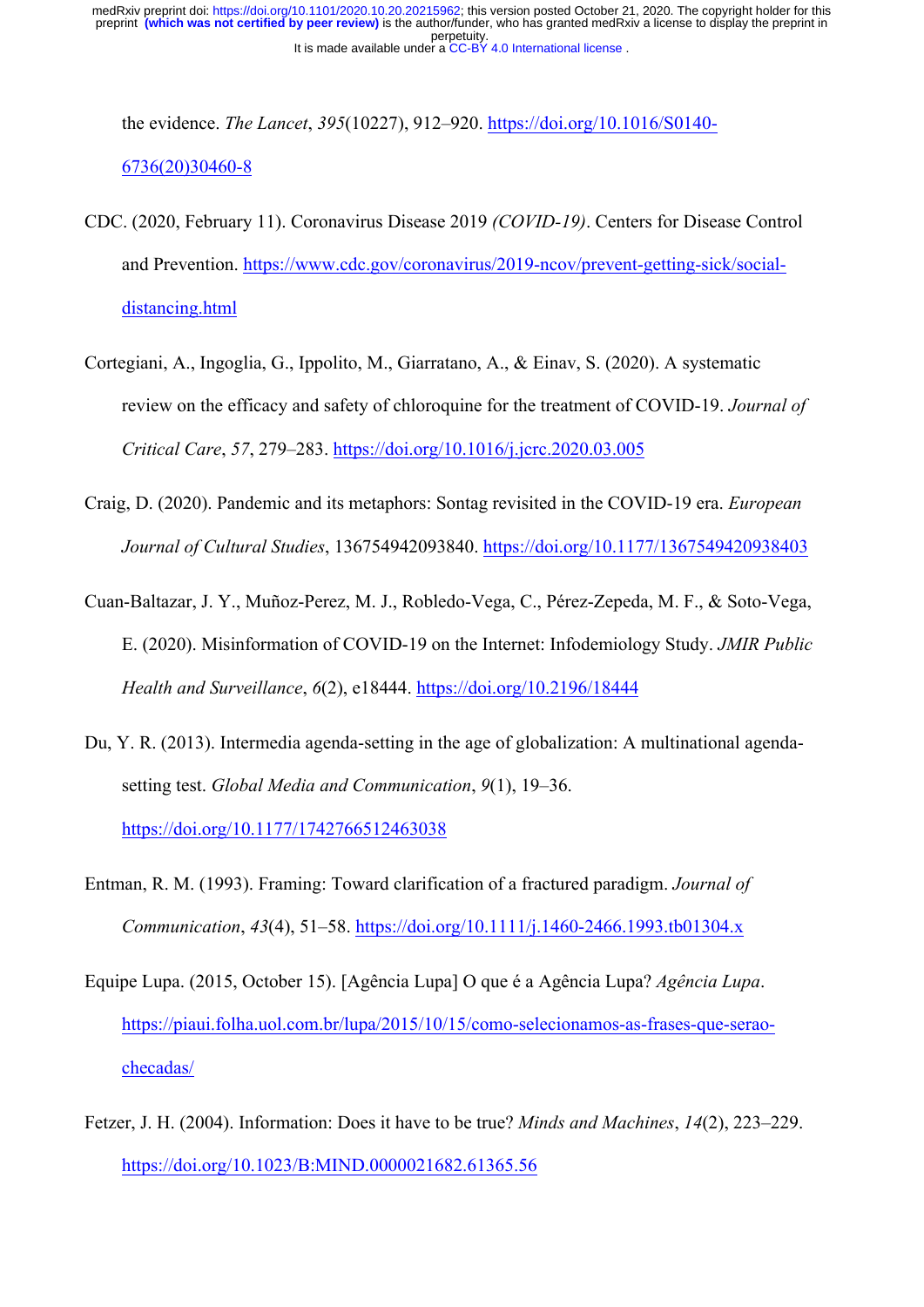Financial Times. (2020). *Bolsonaro defies coronavirus to rally against Congress*.

https://www.ft.com/content/79fe5d26-621f-11ea-b3f3-fe4680ea68b5

Garcia, D. (2020, October 12). *"Efeito Bolsonaro" sobre alta nos casos de coronavírus surpreende pesquisadores*. Folha de S.Paulo.

https://www1.folha.uol.com.br/mercado/2020/10/efeito-bolsonaro-sobre-alta-nos-casos-decoronavirus-surpreende-pesquisadores.shtml

Harris, B. (2020, July 13). *Spread of fake news adds to Brazil's pandemic crisis*. https://www.ft.com/content/ea62950e-89c0-4b8b-b458-05c90a55b81f

- IBGE. (2020). *Projeção da população*. https://www.ibge.gov.br/apps/populacao/projecao/box\_popclock.php
- Islam, M. S., Sarkar, T., Khan, S. H., Mostofa Kamal, A.-H., Hasan, S. M. M., Kabir, A., Yeasmin, D., Islam, M. A., Amin Chowdhury, K. I., Anwar, K. S., Chughtai, A. A., & Seale, H. (2020). COVID-19–related infodemic and Its impact on public health: A global social media analysis. *The American Journal of Tropical Medicine and Hygiene*, *103*(4), 1621–1629. https://doi.org/10.4269/ajtmh.20-0812
- Jang, K., & Baek, Y. M. (2019). When information from public health officials is untrustworthy: The use of online news, Interpersonal networks, and social media during the MERS outbreak in South Korea. *Health Communication*, *34*(9), 991–998. https://doi.org/10.1080/10410236.2018.1449552

Jucá, J., Pedroso, R., & Picheta, R. (2020, June 15). *Bolsonaro tells Brazilians to inspect hospitals themselves, investigations ensue*. CNN. https://edition.cnn.com/2020/06/15/americas/brazil-bolsonaro-coronavirus-hospitalinvestigation-intl/index.html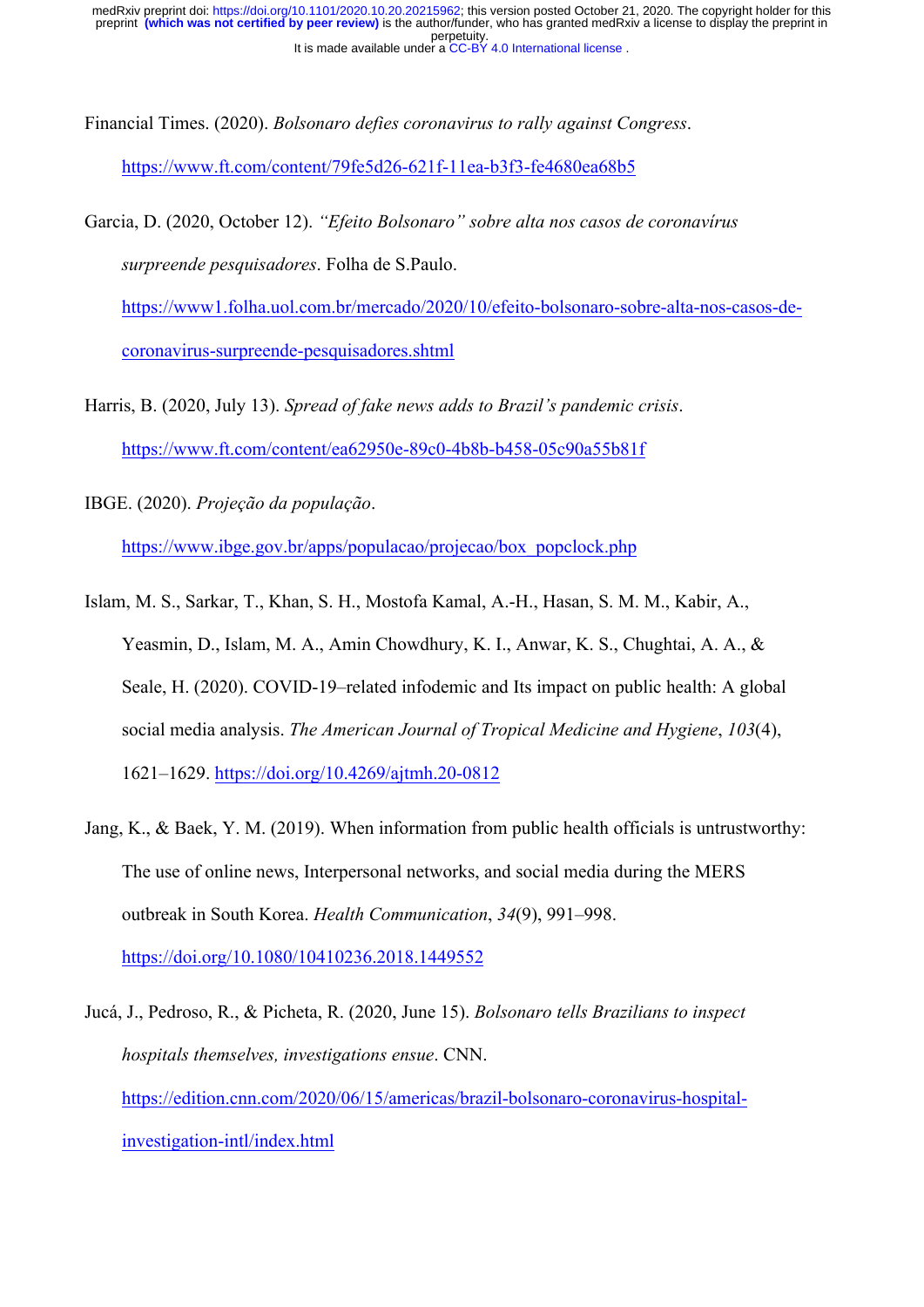- Kooraki, S., Hosseiny, M., Myers, L., & Gholamrezanezhad, A. (2020). Coronavirus (COVID-19) outbreak: what the department of radiology should know. *Journal of the American College of Radiology*, *17*(4), 447–451. https://doi.org/10.1016/j.jacr.2020.02.008
- Larson, H. J. (2018). The biggest pandemic risk? Viral misinformation. *Nature*, *562*(7727), 309– 309. https://doi.org/10.1038/d41586-018-07034-4
- Lazer, D. M. J., Baum, M. A., Benkler, Y., Berinsky, A. J., Greenhill, K. M., Menczer, F., Metzger, M. J., Nyhan, B., Pennycook, G., Rothschild, D., Schudson, M., Sloman, S. A., Sunstein, C. R., Thorson, E. A., Watts, D. J., & Zittrain, J. L. (2018). The science of fake news. *Science*, *359*(6380), 1094–1096. https://doi.org/10.1126/science.aao2998
- Ledford, H. (2020). Chloroquine hype is derailing the search for coronavirus treatments. *Nature*, *580*(7805), 573–573. https://doi.org/10.1038/d41586-020-01165-3
- Leite, J., Travaglini, F., & Preissler Iglesias, S. (2020, June 7). *Brazil's Covid data blackout is a tragedy, ex-health chief says—Bloomberg*. https://www.bloomberg.com/news/articles/2020- 06-07/brazil-s-covid-data-blackout-is-a-tragedy-ex-health-chief-says
- Lima, D. L. F., Dias, A. A., Rabelo, R. S., Cruz, I. D. da, Costa, S. C., Nigri, F. M. N., & Neri, J. R. (2020). COVID-19 no estado do Ceará, Brasil: Comportamentos e crenças na chegada da pandemia. *Ciência & Saúde Coletiva*, *25*(5), 1575–1586. https://doi.org/10.1590/1413- 81232020255.07192020
- Lovelace Jr, B. (2020, July 13). *WHO says U.S. and Brazil accounted for half of new daily coronavirus cases: "Too many countries are headed in the wrong direction."* CNBC. https://www.cnbc.com/2020/07/13/who-says-us-and-brazil-accounted-for-half-of-newdaily-coronavirus-cases.html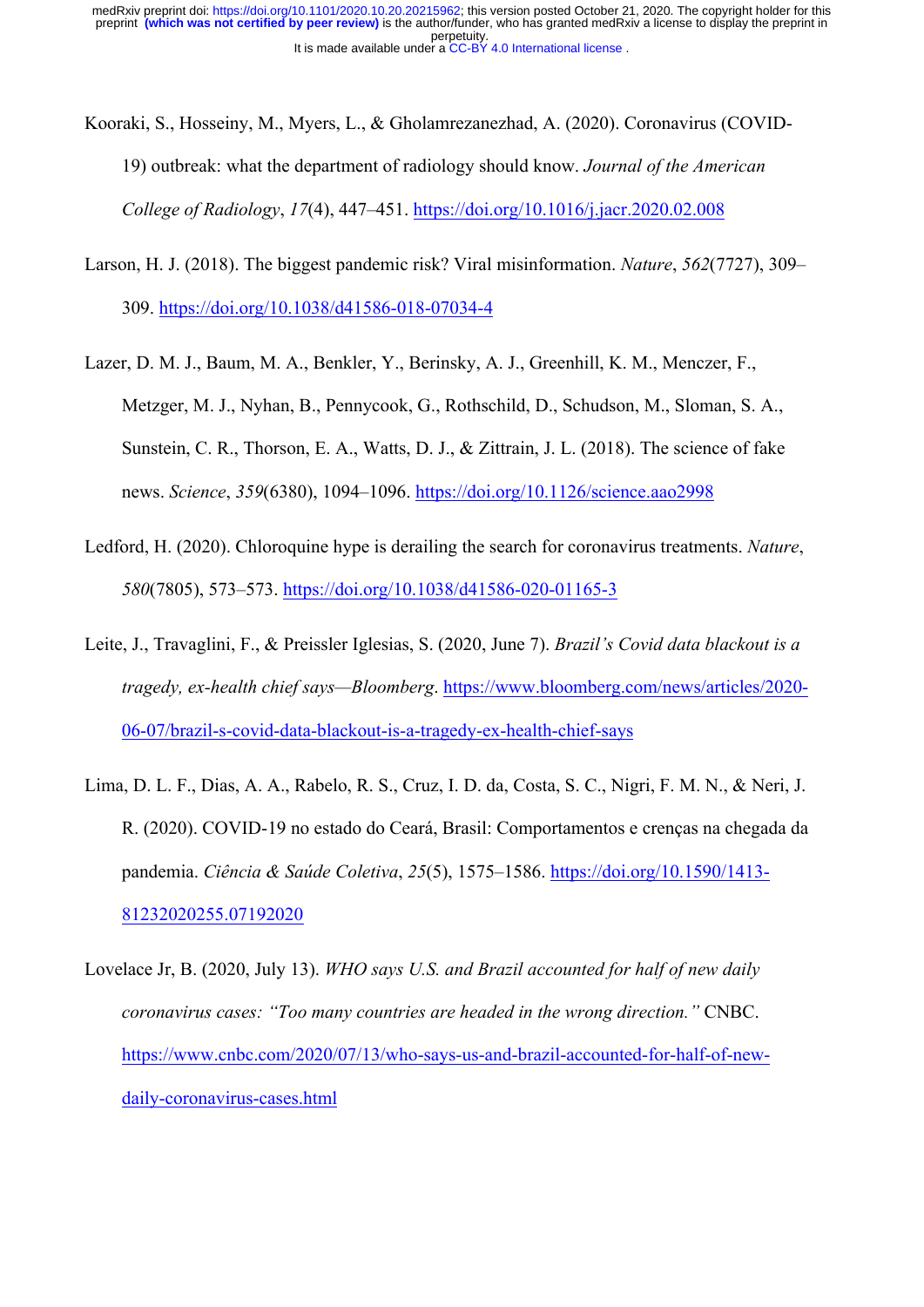- McCombs, M. E., & Shaw, D. L. (1972). The Agenda-Setting function of mass media. *Public Opinion Quarterly*, *36*(2), 176. https://doi.org/10.1086/267990
- Paraguaçu, L., & Brito, R. (2020, June 6). Bolsonaro threatens WHO exit as COVID-19 kills "a Brazilian per minute." *Reuters*. https://www.reuters.com/article/us-health-coronavirusbrazil-idUSKBN23C1TF
- Pedroso, R., Reverdosa, M., & Darlington, S. (2020, July 3). *Brazil coronavirus: Rio reopens as experts warn worst is yet to come—CNN*. https://edition.cnn.com/2020/07/02/americas/brazil-coronavirus-restaurants-riointl/index.html
- Phillips, T. (2020, May 27). *Brazil police target key Bolsonaro supporters in fake news raids*. The Guardian. http://www.theguardian.com/world/2020/may/27/brazil-fake-news-networkraids-bolsonaro
- Picanço, L., Biancovilli, P., & Jurberg, C. (2018). Beyond the drama: The beautiful life in news feeds on cancer. *Journal of Cancer Education*, *33*(2), 424–428. https://doi.org/10.1007/s13187-016-1094-2
- Pinto, A. E. de S. (2020, May 19). *In WHO speech, interim minister of Health omits the seriousness of Brazil's Crisis*. Folha de S.Paulo. https://www1.folha.uol.com.br/internacional/en/scienceandhealth/2020/05/in-who-speechinterim-minister-of-health-omits-the-seriousness-of-brazils-crisis.shtml

Pitombo, J. P. (2020, May 13). *Família abre caixão em velório e cinco são contaminados por Covid-19 na Bahia—13/05/2020—Cotidiano—Folha*. https://www1.folha.uol.com.br/cotidiano/2020/05/familia-abre-caixao-em-velorio-e-cincosao-contaminados-por-covid-19-na-bahia.shtml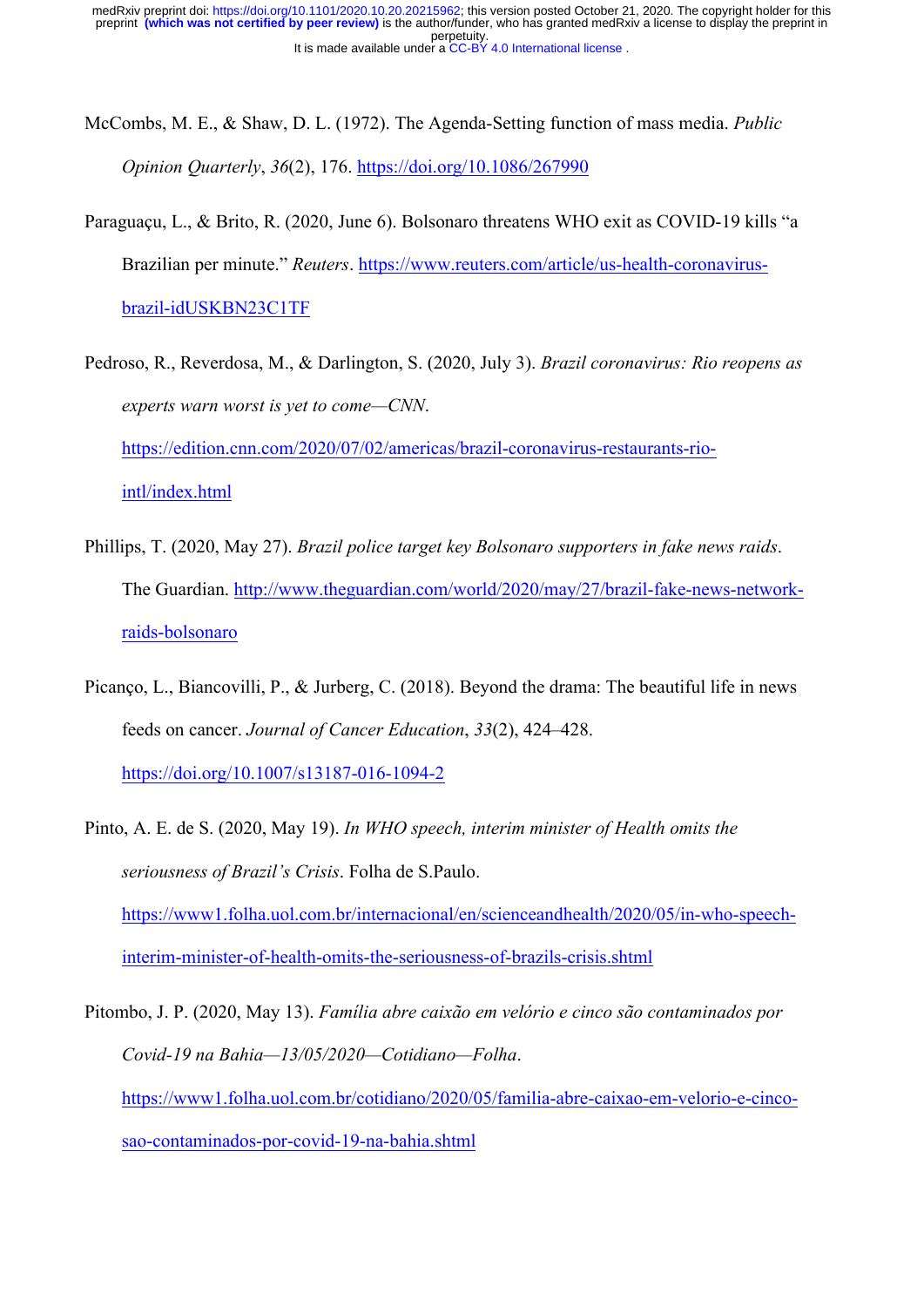- Ponce, D. (2020). The impact of coronavirus in Brazil: Politics and the pandemic. *Nature Reviews Nephrology*, 1–1. https://doi.org/10.1038/s41581-020-0327-0
- Powell, A. (2020, March 27). On-again, off-again looks to be best social-distancing option. *Harvard Gazette*. https://news.harvard.edu/gazette/story/2020/03/how-to-preventoverwhelming-hospitals-and-build-immunity/
- Reeves, P. (2020, July 27). *Brazil's Bolsonaro is accused of crime against humanity over coronavirus "Neglect."* NPR.Org. https://www.npr.org/sections/coronavirus-liveupdates/2020/07/27/895940087/brazils-bolsonaro-is-accused-of-crime-against-humanityover-coronavirus-neglect
- Ribeiro, G. (2020, June 5). *São Paulo: Lawmakers invade field hospital*. The Brazilian Report. https://brazilian.report/coronavirus-brazil-live-blog/2020/06/05/sao-paulo-pro-bolsonarolawmakers-invade-field-hospital/
- Ricard, J., & Medeiros, J. (2020). Using misinformation as a Political Weapon:Covid-19 and Bolsonaro In Brazil. *Harvard Kennedy School Misinformation Review*. https://doi.org/10.37016/mr-2020-013
- Roubaud, F., Saboia, J., Castilho Reis, M., Razafindrakoto, M., & Pero, V. (n.d.). The municipios facing COVID-19 in Brazil: Socioeconomic vulnerabilities, transmisssion mechanisms and public policies. *Instituto de Economia da UFRJ in press* .
- Shirsat, V. S., Jagdale, R. S., & Deshmukh, S. N. (2017). Document level sentiment analysis from news articles. *2017 International Conference on Computing, Communication, Control and Automation (ICCUBEA)*, 1–4. https://doi.org/10.1109/ICCUBEA.2017.8463638
- Sommariva, S., Vamos, C., Mantzarlis, A., Đào, L. U.-L., & Martinez Tyson, D. (2018). Spreading the (Fake) News: Exploring health messages on social media and the implications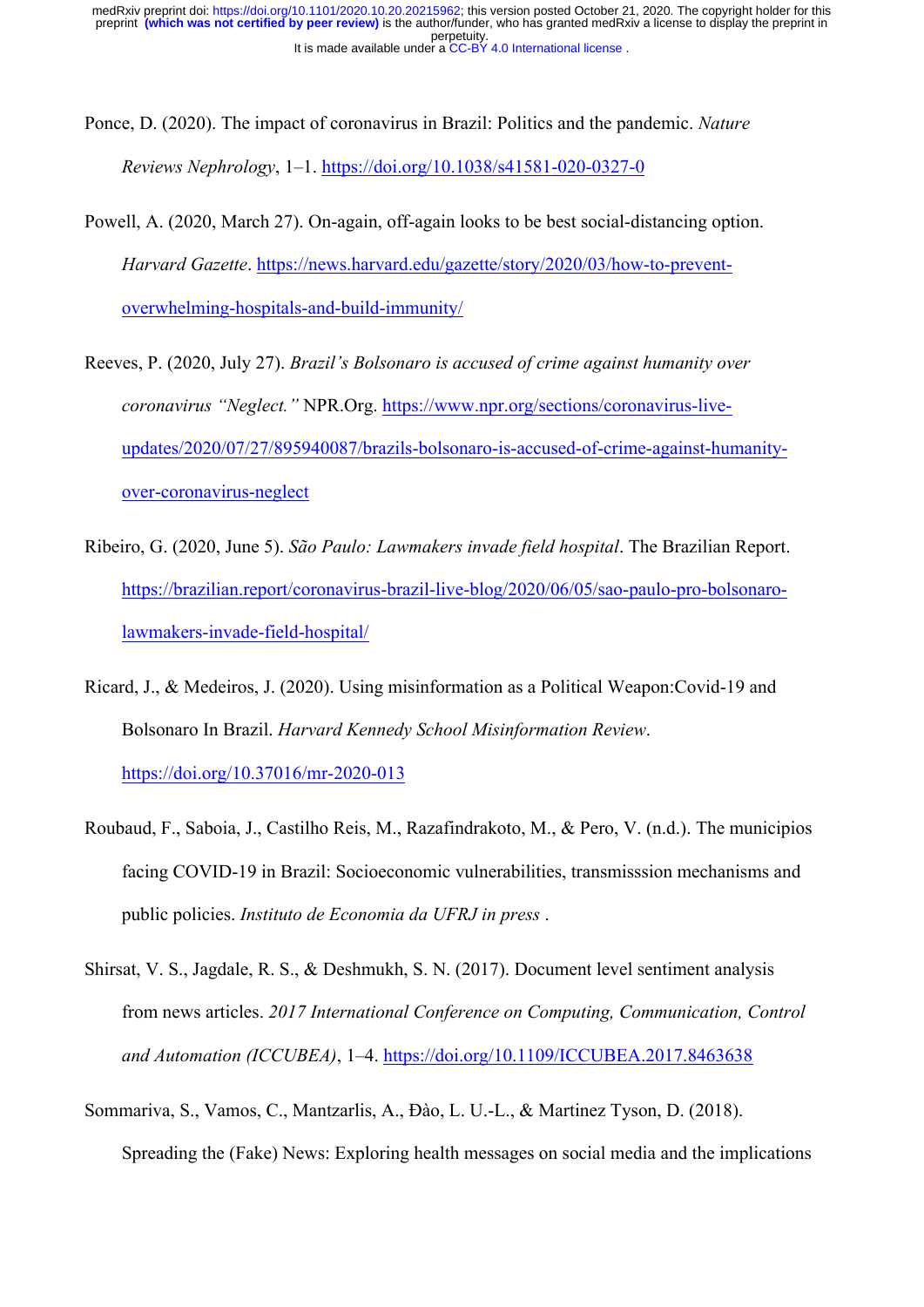for health professionals using a case study. *American Journal of Health Education*, *49*(4), 246–255. https://doi.org/10.1080/19325037.2018.1473178

- Starbird, K., Arif, A., & Wilson, T. (2019). Disinformation as collaborative work: Surfacing the participatory nature of strategic information operations. *Proceedings of the ACM on Human-Computer Interaction*, *3*(CSCW), 1–26. https://doi.org/10.1145/3359229
- Statista. (2019). *Brazil: Number of social network users 2019*.

https://www.statista.com/statistics/278408/number-of-social-network-users-in-brazil/

Tapia, L. (2020). COVID-19 and fake news in the Dominican Republic. *The American Journal of Tropical Medicine and Hygiene*, *102*(6), 1172–1174. https://doi.org/10.4269/ajtmh.20-0234

The Economist. (2020, March 26). *Brazil's president fiddles as a pandemic looms*. https://www.economist.com/the-americas/2020/03/26/brazils-president-fiddles-as-apandemic-looms

- Uchoa, P. (2020, May 20). *Brazil coronavirus: 'Our biggest problem is fake news'—BBC News*. https://www.bbc.com/news/world-latin-america-52739734
- Vargo, C. J., Guo, L., & Amazeen, M. A. (2018). The agenda-setting power of fake news: A big data analysis of the online media landscape from 2014 to 2016. *New Media & Society*, *20*(5), 2028–2049. https://doi.org/10.1177/1461444817712086
- Vos, T. P., Hanusch, F., Dimitrakopoulou, D., Geertsema-Sligh, M., & Sehl, A. (Eds.). (2019). *The International Encyclopedia of Journalism Studies* (1st ed.). Wiley. https://doi.org/10.1002/9781118841570
- Wang, Y., McKee, M., Torbica, A., & Stuckler, D. (2019). Systematic literature review on the spread of health-related misinformation on social media. *Social Science & Medicine*, *240*, 112552. https://doi.org/10.1016/j.socscimed.2019.112552